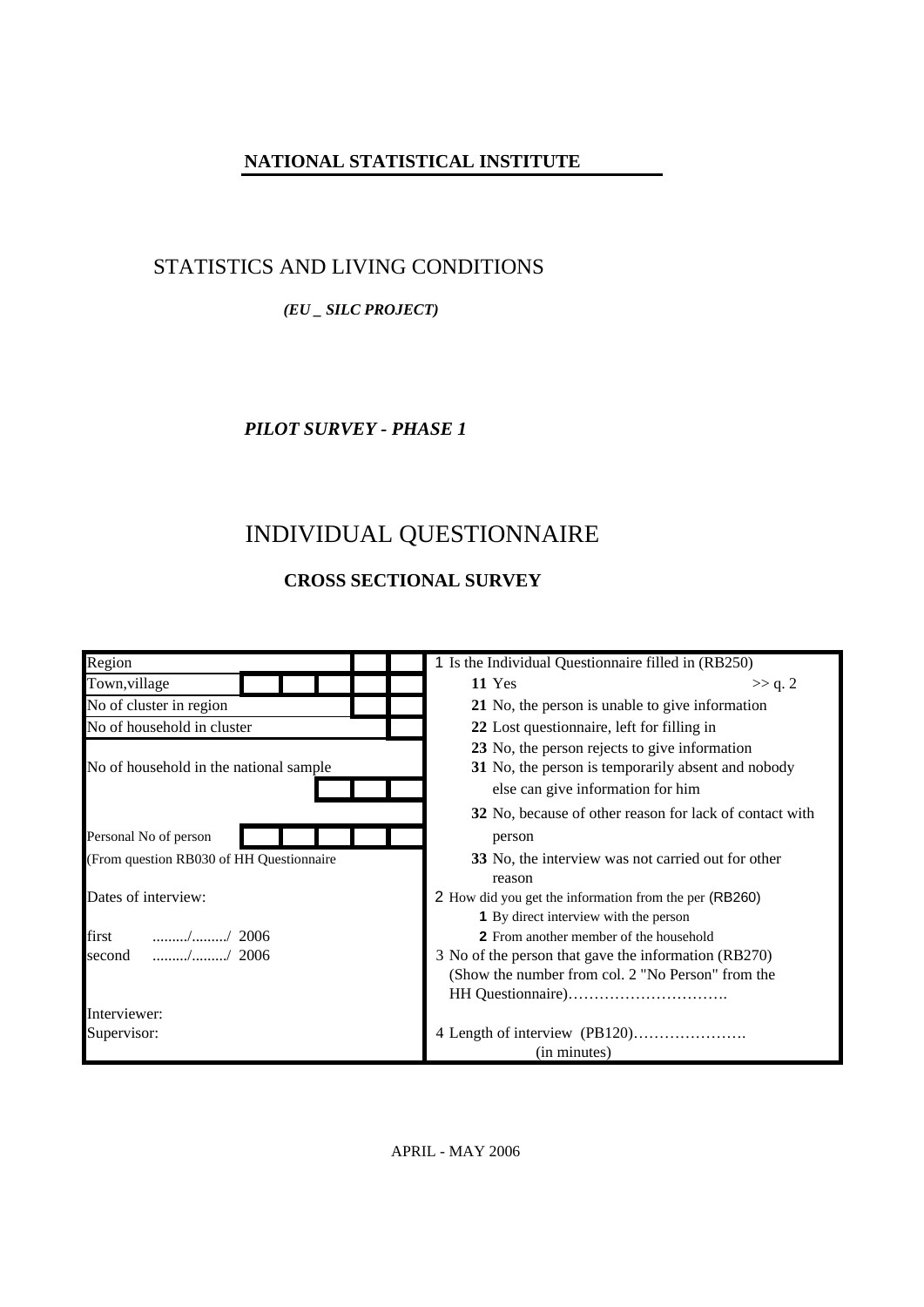| N <sub>0</sub> |                                                                                                                                                                                                                                                          | <b>QUESTION</b>                                                                                   |                                | Code                | Routing                | TV           |
|----------------|----------------------------------------------------------------------------------------------------------------------------------------------------------------------------------------------------------------------------------------------------------|---------------------------------------------------------------------------------------------------|--------------------------------|---------------------|------------------------|--------------|
|                | <u>PART 1</u>                                                                                                                                                                                                                                            |                                                                                                   |                                |                     |                        |              |
|                | ECONOMIC ACTIVITY, EMPLOYMENT                                                                                                                                                                                                                            |                                                                                                   |                                |                     |                        |              |
|                | AND UNEMPLOYMENT DURING THE LAST WEEK                                                                                                                                                                                                                    |                                                                                                   |                                |                     |                        |              |
|                | 1 According to your everyday activities,                                                                                                                                                                                                                 | Full time working                                                                                 |                                | 1                   |                        | <b>PL030</b> |
|                | in which group would you put yourself in?                                                                                                                                                                                                                | Part time working                                                                                 |                                | $rac{2}{3}$         |                        |              |
|                |                                                                                                                                                                                                                                                          | Unemployed                                                                                        |                                |                     |                        |              |
|                |                                                                                                                                                                                                                                                          | Student, pupil                                                                                    |                                | $\overline{4}$      |                        |              |
|                |                                                                                                                                                                                                                                                          | Pensioner or business closed                                                                      |                                | 5                   |                        |              |
|                |                                                                                                                                                                                                                                                          | Not able to work because of disability                                                            |                                | 6                   |                        |              |
|                |                                                                                                                                                                                                                                                          | Compulsory military service                                                                       |                                | $\overline{7}$      |                        |              |
|                |                                                                                                                                                                                                                                                          | Fulfilling domestic tasks                                                                         |                                | $\overline{8}$      |                        |              |
|                |                                                                                                                                                                                                                                                          | Other inactive person                                                                             |                                | 9                   |                        |              |
|                | 2 During the last week did you do any work<br>even for one hour for payment in money or<br>kind?                                                                                                                                                         |                                                                                                   | Yes<br>No                      | 2                   | $1 \ge 8$              | PL035        |
|                | 3 Although you have not work for profit during the<br>last week, have you had a work (or business) from which<br>you were absent (because of illness, leave, maternity leave,<br>bad weather and other) and to which you will return after<br>some time? |                                                                                                   | Yes<br>N <sub>0</sub>          |                     | $1 \ge 8$<br>$2 \ge 4$ |              |
|                | 4 Have you been looking for work during the last 14 days                                                                                                                                                                                                 |                                                                                                   | Yes<br>No                      | 1<br>$\overline{2}$ | >> 7                   | PL020        |
|                | 5 For all of the listed ways of looking for work<br>answer with 'Yes' or 'No' depending on whether you                                                                                                                                                   |                                                                                                   |                                |                     |                        |              |
|                | have been using it during the last 14 days?                                                                                                                                                                                                              |                                                                                                   | Yes<br>N <sub>0</sub>          |                     |                        | PL020        |
|                | 5.1 Registration at an employment agency                                                                                                                                                                                                                 |                                                                                                   | $\overline{c}$<br>$\,1$        |                     |                        |              |
|                | 5.2 Registration at a private employment agency                                                                                                                                                                                                          |                                                                                                   | $\overline{2}$<br>$\mathbf{1}$ |                     |                        |              |
|                | 5.3 Contacts with employers                                                                                                                                                                                                                              |                                                                                                   | 2<br>1<br>$\overline{2}$<br>1  |                     |                        |              |
|                | 5.4 With friends and relatives<br>5.5 Posting and reading adds in newspapers, magazines                                                                                                                                                                  |                                                                                                   |                                |                     |                        |              |
|                | and Internet                                                                                                                                                                                                                                             |                                                                                                   | 2<br>1                         |                     |                        |              |
|                | 5.6 Going to an interview, taking tests and exams                                                                                                                                                                                                        |                                                                                                   | $\overline{2}$<br>1            |                     |                        |              |
|                | 5.7 Preparing to start own business                                                                                                                                                                                                                      |                                                                                                   |                                |                     |                        |              |
|                | in agriculture                                                                                                                                                                                                                                           |                                                                                                   | 2<br>1                         |                     |                        |              |
|                | 5.8 Preparing to start own business                                                                                                                                                                                                                      |                                                                                                   |                                |                     |                        |              |
|                | not in agriculture                                                                                                                                                                                                                                       |                                                                                                   | 2<br>1                         |                     |                        |              |
|                | 5.9 Waiting for results from employers outside of the                                                                                                                                                                                                    |                                                                                                   |                                |                     |                        |              |
|                | private sector where he has been a candidate                                                                                                                                                                                                             |                                                                                                   | 2<br>1                         |                     |                        |              |
|                | 5.10 Other ways                                                                                                                                                                                                                                          |                                                                                                   | $\overline{2}$<br>1            |                     |                        |              |
|                | Interviewer:                                                                                                                                                                                                                                             | Check the answers to the subquestion of question 5!<br>If the answers to all subquestion are "No" |                                |                     | >> 7                   |              |
|                |                                                                                                                                                                                                                                                          | If there is at least one "Yes"                                                                    |                                |                     | >> 6                   |              |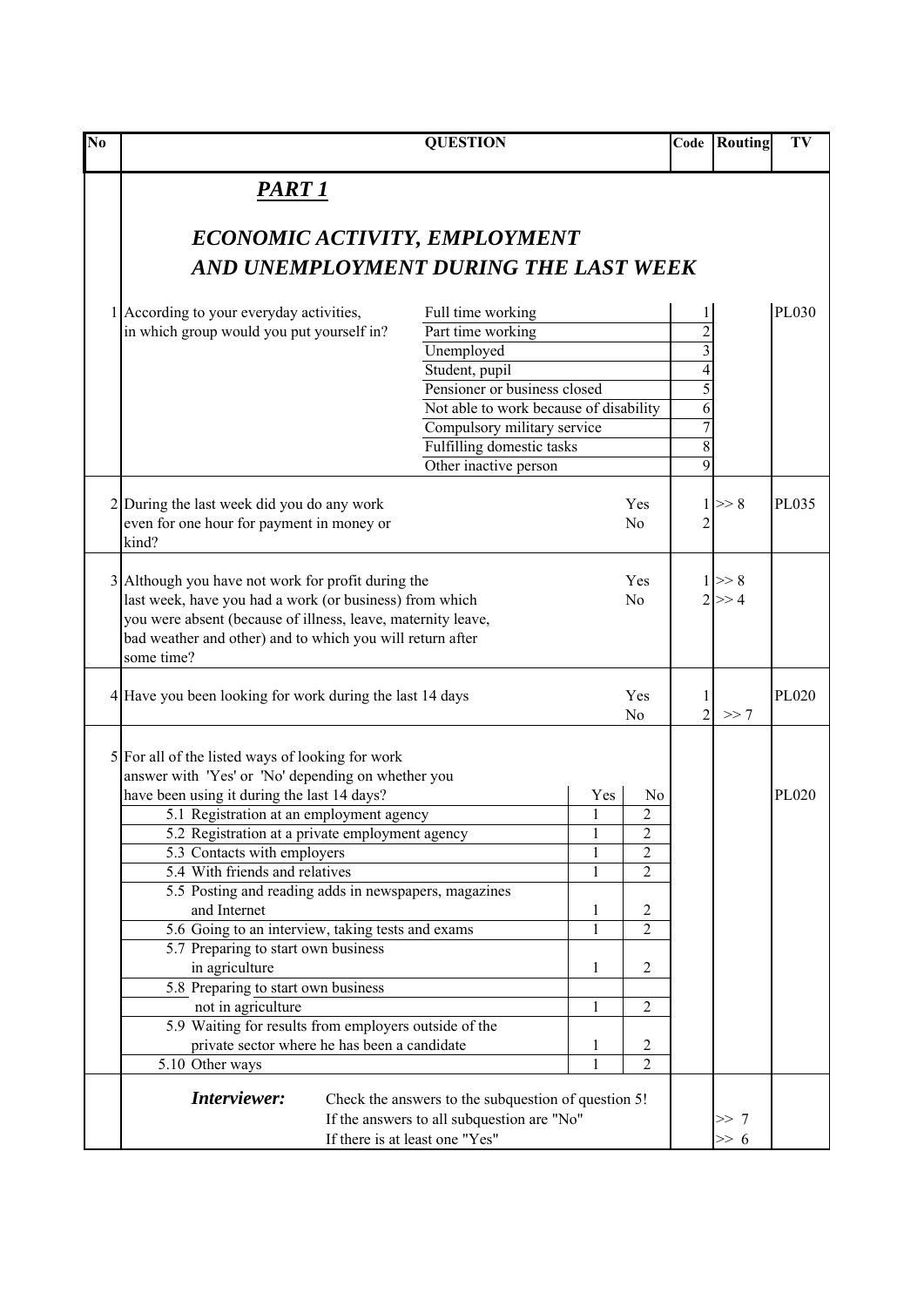| $\overline{\text{No}}$ | <b>QUESTION</b>                                                                        |                          |                |                | Code Routing   | TV    |
|------------------------|----------------------------------------------------------------------------------------|--------------------------|----------------|----------------|----------------|-------|
|                        | 6 If now you are offered a job can you start                                           |                          | Yes            |                | 1 >> 7a        | PL025 |
|                        | work in at least 2 weeks                                                               |                          | No             |                | $2 \ge 23$     |       |
|                        | 7 Which is the main reason for you not to be looking for work                          |                          |                |                |                | PL010 |
|                        | 7.1 Already found work and is starting                                                 |                          |                |                |                |       |
|                        | in less than 3 months                                                                  |                          |                | 1              | $\gg$ 7a       |       |
|                        | 7.2 Already found work and is starting                                                 |                          |                |                |                |       |
|                        | after more than 3 months                                                               |                          |                | $\overline{2}$ | >>23           |       |
|                        | 7.3 Expecting to be called at the job after                                            |                          |                |                |                |       |
|                        | forced leave                                                                           |                          |                | $\overline{4}$ | >>23           |       |
|                        | 7.4 Illness/disability                                                                 |                          |                | 5              | >>23<br>$>>23$ |       |
|                        | 7.5 Family obligations<br>7.6 Student (incl. qualification courses)                    |                          |                | 6              | $>>23$         |       |
|                        | 7.7 Pensioner                                                                          |                          |                | $\overline{7}$ | $>>23$         |       |
|                        | 7.8 Military service                                                                   |                          |                | 8              | $>>23$         |       |
|                        | 7.9 Does not believe that will find a job                                              |                          |                | 9              | $>>23$         |       |
|                        | 7.10 Other reasons                                                                     |                          |                |                | $10 \gg 23$    |       |
|                        |                                                                                        |                          |                |                |                |       |
| 7a                     | Interviewer:<br>Check once more whether the person is 16 years of age or more          |                          |                |                |                |       |
|                        | I.e. in the household register in RB245 "1" is filled in.                              |                          |                |                |                |       |
|                        | If 1 is filled in                                                                      |                          | >> 7h          |                |                |       |
|                        | If 2 or 3 is filled in                                                                 |                          | >> 23          |                |                |       |
|                        |                                                                                        |                          |                |                |                |       |
| 7b                     | How old are you?                                                                       | 75 and over              |                |                | $>>23$         |       |
|                        |                                                                                        | Under 75                 |                | $\overline{2}$ |                |       |
| 7c                     | Have you ever worked?                                                                  |                          | Yes            |                |                |       |
|                        |                                                                                        |                          | No             | $\overline{2}$ | >> 72          |       |
|                        |                                                                                        |                          |                |                |                |       |
| 7c1                    | When have you started your first job?                                                  | year                     | .              |                |                | PL190 |
|                        |                                                                                        |                          |                |                |                |       |
| 7c2                    | How many years you have worked in total                                                | years                    |                |                |                | PL200 |
|                        | <b>1. DATA ON THE LAST JOB OF THE PERSONS,</b><br><b>WHO DO NOT WORK AT THE MOMENT</b> |                          |                |                |                |       |
| 7c3                    | When have you had your last job?                                                       |                          | Year           |                |                |       |
|                        |                                                                                        |                          | Month          |                |                |       |
|                        |                                                                                        |                          |                |                |                |       |
| 7d                     | What was your profession at your last                                                  |                          |                |                |                |       |
|                        | job?                                                                                   |                          |                |                |                |       |
| 7e                     | You were working at your last job like what?                                           | Employer with employees  |                |                | >>23           |       |
|                        |                                                                                        | Self-employed            |                |                | $>>23$         |       |
|                        |                                                                                        | Employee                 |                |                | >> 7e          |       |
|                        |                                                                                        | Family worker            |                |                | $>>23$         |       |
|                        |                                                                                        |                          |                |                |                |       |
| 7f                     | What kind of a contract did you have with your employer?                               | Permanent                |                |                |                |       |
|                        |                                                                                        | Temporary                |                |                |                |       |
|                        |                                                                                        | Without written contract |                |                |                |       |
| 7g                     | Did you have managerial functions at this job?                                         |                          | Yes            |                |                |       |
|                        |                                                                                        |                          | N <sub>0</sub> | 2              | >>23           |       |
|                        |                                                                                        |                          |                |                |                |       |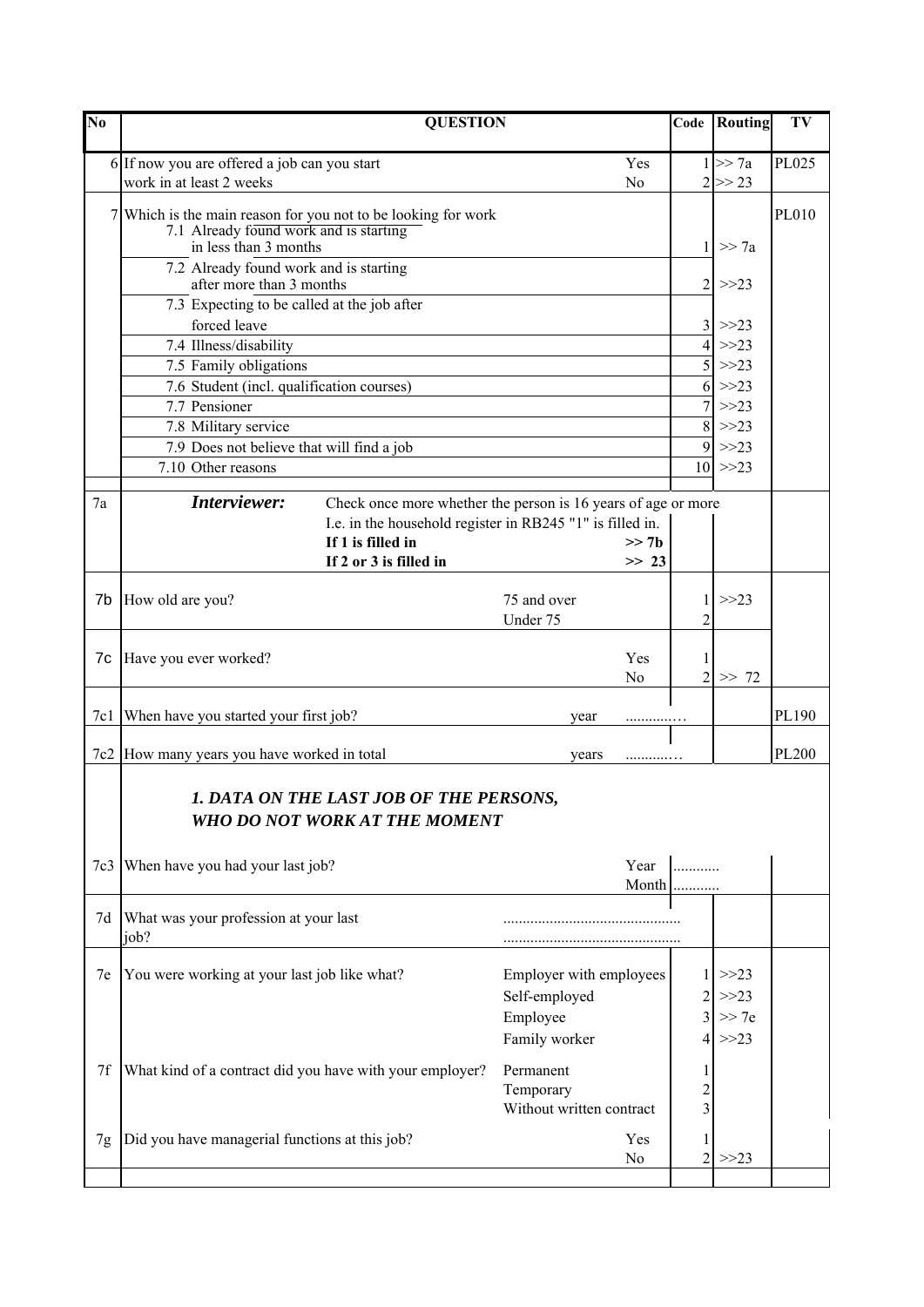| N <sub>0</sub> | <b>QUESTION</b>                                                                                                                                                           |                                                                                                                              | Code                                   | Routing                                          | TV           |
|----------------|---------------------------------------------------------------------------------------------------------------------------------------------------------------------------|------------------------------------------------------------------------------------------------------------------------------|----------------------------------------|--------------------------------------------------|--------------|
| 7h             | Did the raise of pay or promotion of your employees depend on you?                                                                                                        | Yes<br>N <sub>0</sub>                                                                                                        | 2 <sub>1</sub>                         | $1 \rightarrow 23$<br>$>>23$                     |              |
|                | 2. DATA ON THE MAIN JOB OF THE PERSONS<br><b>WHO WORK AT THE MOMENT</b>                                                                                                   |                                                                                                                              |                                        |                                                  |              |
|                | 8 What is your profession at your<br>main job?                                                                                                                            |                                                                                                                              |                                        |                                                  | <b>PL050</b> |
|                | 9 Branch?                                                                                                                                                                 |                                                                                                                              |                                        |                                                  | PL110        |
|                | 10 You were working at your main job like what?                                                                                                                           | Employer with employees<br>Self-employed<br>Employee<br>Family worker                                                        |                                        | $1 \gg 11$<br>$2 \ge 12$<br>$3 \gg 11$<br>4 > 11 | PL040        |
|                | 11 What is the size of the firm, enterprise, organisation,<br>etc. where you are working?<br>(If there are branches, show the size of the<br>unit where you are working!) | Exact number of 1 to 10<br>$11 - 19$<br>$20 - 49$<br>50 and more<br>I don't know but less than<br>I don't know but more than | $\ldots$<br>11<br>12<br>13<br>14<br>15 |                                                  | PL130        |
|                | 12 What is your usual weekly working time?<br>(for employed include also overtime)                                                                                        |                                                                                                                              |                                        |                                                  | PL060        |
|                | Interviewer:<br>Check the answers to question 10!<br>If the person is EMPLOYEE (answer 3 to q. 10)<br>In all other cases                                                  |                                                                                                                              |                                        | $\gg$ 13<br>>> 17                                |              |
|                | 13 You said you are working  hours a week at your main job.<br>How much do you earn at this job (including payments<br>for overtime)?                                     | Total (levs)<br>For what period:<br>week<br>month                                                                            | .<br>2                                 |                                                  | PY040        |
|                | 14 What kind of contract do you have with<br>your employer/                                                                                                               | Permanent contract or in<br>official relation<br>Temporary<br>Other contract<br>No written contract                          | 1<br>$\overline{\mathbf{c}}$<br>3<br>4 |                                                  | PL140        |
|                | 15 Do you have managerial functions at this job?<br>(manages/controls the work of others although<br>he/she may not be in a manager's position)                           | Yes<br>No                                                                                                                    | 1<br>$\overline{2}$                    |                                                  | PL150        |
|                | 16 Does the raise of salary or promotion of your colleagues<br>whom you supervise depends on you?                                                                         | Yes<br>No                                                                                                                    | 2                                      |                                                  | PL150        |
|                | 17 Have you changed your job during the last 12 months?                                                                                                                   | Yes<br>No                                                                                                                    | 1<br>2                                 | $>> 19$ PL160                                    |              |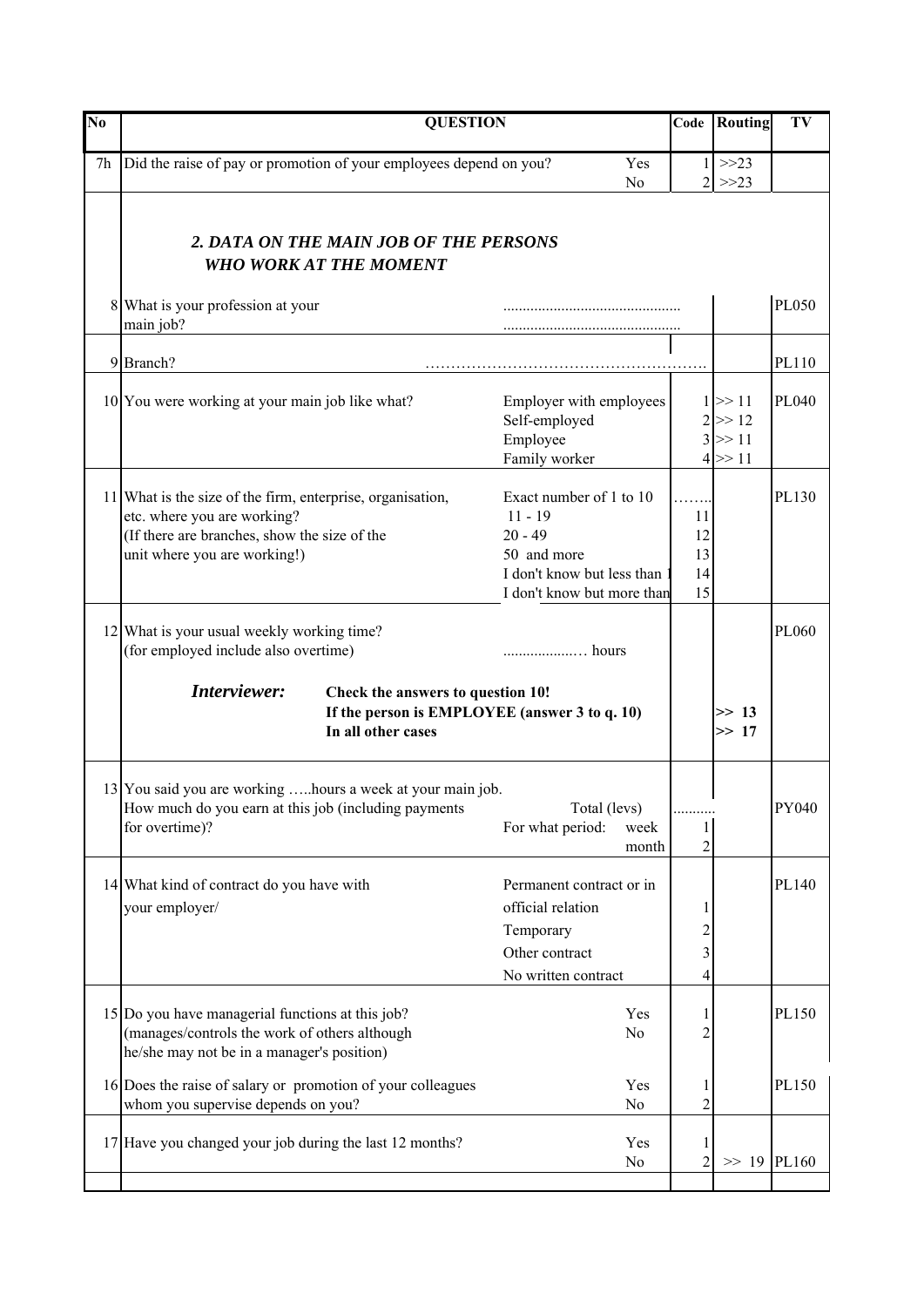| $\overline{\text{No}}$ |                                                                         |                           | <b>QUESTION</b>                                                       |                       | Code                | Routing    | TV    |
|------------------------|-------------------------------------------------------------------------|---------------------------|-----------------------------------------------------------------------|-----------------------|---------------------|------------|-------|
|                        | 18 What was the MAIN reason for you to leave                            |                           | To start a better job                                                 |                       | 1                   |            | PL170 |
|                        | your previous job?                                                      |                           | To look for a better job                                              |                       | $\overline{c}$      |            |       |
|                        |                                                                         |                           | End of a seasonal job                                                 |                       | 3                   |            |       |
|                        |                                                                         |                           | Because of the employer (bancrupcy, reduction                         |                       |                     |            |       |
|                        |                                                                         |                           | of staff, early retirement, dismissal, other                          |                       | 4                   |            |       |
|                        |                                                                         |                           | Selling or closing of own/family                                      |                       |                     |            |       |
|                        |                                                                         |                           | business                                                              |                       | 5                   |            |       |
|                        |                                                                         |                           | Marriage                                                              |                       | 6                   |            |       |
|                        |                                                                         |                           | Bearing of a child/care for children                                  |                       |                     |            |       |
|                        |                                                                         |                           | Care for a disabled member of                                         |                       |                     |            |       |
|                        |                                                                         |                           | the household                                                         |                       | 8                   |            |       |
|                        |                                                                         |                           | Transfer to another town/village                                      |                       |                     |            |       |
|                        |                                                                         |                           | because of job change of spouse                                       |                       |                     |            |       |
|                        |                                                                         |                           | or partner                                                            |                       | 9                   |            |       |
|                        |                                                                         |                           | Education/military service                                            |                       | 10                  |            |       |
|                        |                                                                         |                           | Illness/disability                                                    |                       | 11                  |            |       |
|                        |                                                                         |                           | On own will                                                           |                       | 12                  |            |       |
|                        |                                                                         |                           | Other causes                                                          |                       | 13                  |            |       |
|                        | 19 Do you have an additional (second, third, etc.) job at the moment?   |                           |                                                                       | Yes<br>N <sub>0</sub> | 1<br>$\overline{2}$ | $\gg$ 21   | PL100 |
|                        | 20 How many hours in total you work at all additional<br>jobs you have? |                           | Usual weekly<br>working time at<br>all jobs                           |                       |                     |            | PL100 |
|                        |                                                                         |                           |                                                                       | (hours)               |                     |            |       |
| 21                     | Interviewer:                                                            | in all other cases mark 2 | If the hours shown in q.12 are less than 30, mark 1                   |                       |                     |            |       |
|                        |                                                                         |                           | Usual weekly working time less than 30 hours                          |                       |                     | $1 \ge 22$ |       |
|                        |                                                                         |                           | Usual weekly working time 30 hours or more                            |                       |                     | $2 \ge 23$ |       |
|                        | $22$ What is the main reason for you to work less than 30 hours         |                           |                                                                       |                       |                     |            | PL120 |
|                        | 22.1 Education or training                                              |                           |                                                                       |                       | 1                   |            |       |
|                        | 22.2 Illness or disability                                              |                           |                                                                       |                       | 2                   |            |       |
|                        |                                                                         |                           | 22.3 Wants to work more but unable to find a full time job or to work |                       |                     |            |       |
|                        | more at this job                                                        |                           |                                                                       |                       | 3                   |            |       |
|                        | 22.4 Does not want to work more                                         |                           |                                                                       |                       | 4                   |            |       |
|                        | 22.5 The number of hours are considered full time                       |                           |                                                                       |                       | 5                   |            |       |
|                        |                                                                         |                           | 22.6 Family reasons (child care or care for another household member) |                       | 6                   |            |       |
|                        | 22.7 Other reasons                                                      |                           |                                                                       |                       | 7                   |            |       |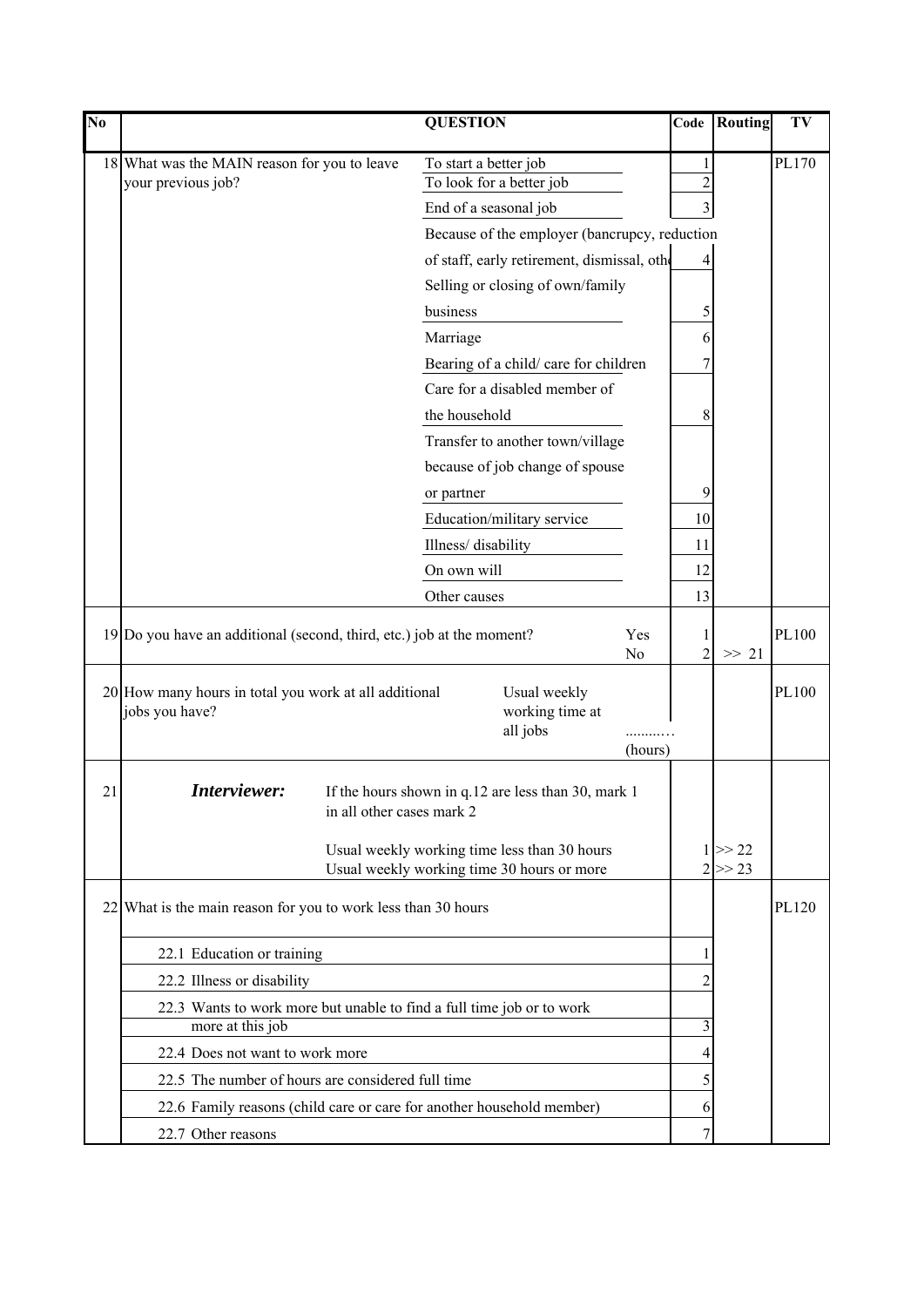| $\overline{\text{No}}$ |            |                             |                                                                                   |                                                                                                                                                                                               | <b>QUESTION</b> |                |        |                                             | Code           | Routing                   | TV                     |
|------------------------|------------|-----------------------------|-----------------------------------------------------------------------------------|-----------------------------------------------------------------------------------------------------------------------------------------------------------------------------------------------|-----------------|----------------|--------|---------------------------------------------|----------------|---------------------------|------------------------|
|                        |            |                             | PART 2                                                                            |                                                                                                                                                                                               |                 |                |        |                                             |                |                           |                        |
|                        |            |                             |                                                                                   | <b>INCOME FOR 2005</b>                                                                                                                                                                        |                 |                |        |                                             |                |                           |                        |
|                        |            |                             |                                                                                   | <b>1. ECONOMIC ACTIVITY DURING 2005</b>                                                                                                                                                       |                 |                |        |                                             |                |                           |                        |
|                        |            | different months of 2005    |                                                                                   | 23 Please remember with what were you mainly engaged during the                                                                                                                               |                 |                |        |                                             |                |                           |                        |
|                        | Month      | full<br>tome                | Employed Employed<br>part<br>time                                                 | Self-employed Unemployed Pensioner Student inactivary                                                                                                                                         |                 |                |        | $\overline{\text{Other}}$<br>person service | Milit-         |                           |                        |
|                        | Jan        | 1                           | 2                                                                                 | 3                                                                                                                                                                                             | 4               | $\overline{5}$ | 6      | 7                                           | 8              |                           | <b>PL210A</b>          |
|                        | Feb        | $\mathbf{1}$                | $\overline{2}$                                                                    | 3                                                                                                                                                                                             | $\overline{4}$  | 5              | 6      | $\overline{7}$                              | 8              |                           | <b>PL210B</b>          |
|                        | Mar        | 1                           | $\overline{c}$                                                                    | 3                                                                                                                                                                                             | 4               | 5              | 6      | 7                                           | 8              |                           | <b>PL210C</b>          |
|                        | Apr        | 1                           | $\overline{c}$                                                                    | 3                                                                                                                                                                                             | 4               | 5              | 6      | 7                                           | 8              |                           | <b>PL210D</b>          |
|                        | May        | 1                           | $\overline{2}$                                                                    | 3                                                                                                                                                                                             | 4               | 5              | 6      | $\overline{7}$                              | 8              |                           | <b>PL210E</b>          |
|                        | Jun        |                             | $\overline{2}$                                                                    | 3                                                                                                                                                                                             | 4               | 5              | 6      | 7                                           | 8              |                           | <b>PL210F</b>          |
|                        | Jul        | 1                           | $\overline{2}$                                                                    | 3                                                                                                                                                                                             | 4               | 5<br>5         | 6      | 7                                           | 8              |                           | <b>PL210G</b>          |
|                        | Aug<br>Sep | 1<br>1                      | 2<br>2                                                                            | 3<br>3                                                                                                                                                                                        | 4<br>4          | 5              | 6<br>6 | 7<br>7                                      | 8<br>8         |                           | PL210H<br>PL210I       |
|                        | Oct        | $\mathbf{1}$                | $\overline{2}$                                                                    | 3                                                                                                                                                                                             | $\overline{4}$  | 5              | 6      | $\overline{7}$                              | 8              |                           | PL210J                 |
|                        | Nov        | 1                           | 2                                                                                 | 3                                                                                                                                                                                             | 4               | 5              | 6      | 7                                           | 8              |                           | <b>PL210K</b>          |
|                        | Dec        | $\mathbf{1}$                | $\overline{2}$                                                                    | 3                                                                                                                                                                                             | 4               | 5              | 6      | 7                                           | 8              |                           | PL210L                 |
|                        |            |                             |                                                                                   | 23a Have you received income from labour activity<br>(permanent or temporary) with oficial labour contract(s)?<br>2. INCOME OF PERSONS WHO HAVE BEEN 5<br><b>WORKING AS EMPLOYEES IN 2005</b> |                 |                |        | Yes<br>No                                   |                | >> 24<br>$2 \gg 36$       | <b>PY010</b>           |
|                        |            |                             |                                                                                   | 24 Do you know your GROSS income for 2005 total for all contracts if more than o Yes $  \t1  >> 25$ PY010G<br>$(Gross income = income before deductions)$                                     |                 |                |        | No                                          |                | $2 \ge 26$                |                        |
|                        |            |                             |                                                                                   | 25 How much is your GROSS income for 2005?                                                                                                                                                    |                 |                |        | (levs)                                      |                |                           | <b>PY010G</b><br>HY140 |
|                        |            |                             | 26 Do you know your NET income for 2005<br>(Net income = income after deductions) |                                                                                                                                                                                               |                 |                |        | Yes<br>No                                   | 2 <sup>1</sup> | >> 27<br>>> 28            | PY010N                 |
|                        |            |                             |                                                                                   | 27 What is the amount of your NET income for 2005?                                                                                                                                            |                 |                |        | (levs)                                      |                |                           | PY010N<br>HY140        |
| 27a                    |            |                             |                                                                                   | Have your employers been paying your social insurance?                                                                                                                                        |                 |                |        | Yes<br>N <sub>0</sub>                       |                | $1 \gg 27b$<br>$2 \gg 28$ |                        |
| 27 <sub>b</sub>        |            |                             | On what sum did they insure you?                                                  |                                                                                                                                                                                               |                 |                |        | (levs)                                      |                |                           |                        |
|                        |            | 28.1 Gross pay              | Please show GROSS and NET pay!                                                    | 28 In 2005 how much did you get when you were paid?                                                                                                                                           |                 |                |        | (levs)                                      |                |                           | PY010/<br>HY140        |
|                        |            | 28.2 Net pay<br>28.3 Period |                                                                                   |                                                                                                                                                                                               |                 |                |        | (levs)                                      | 1              |                           |                        |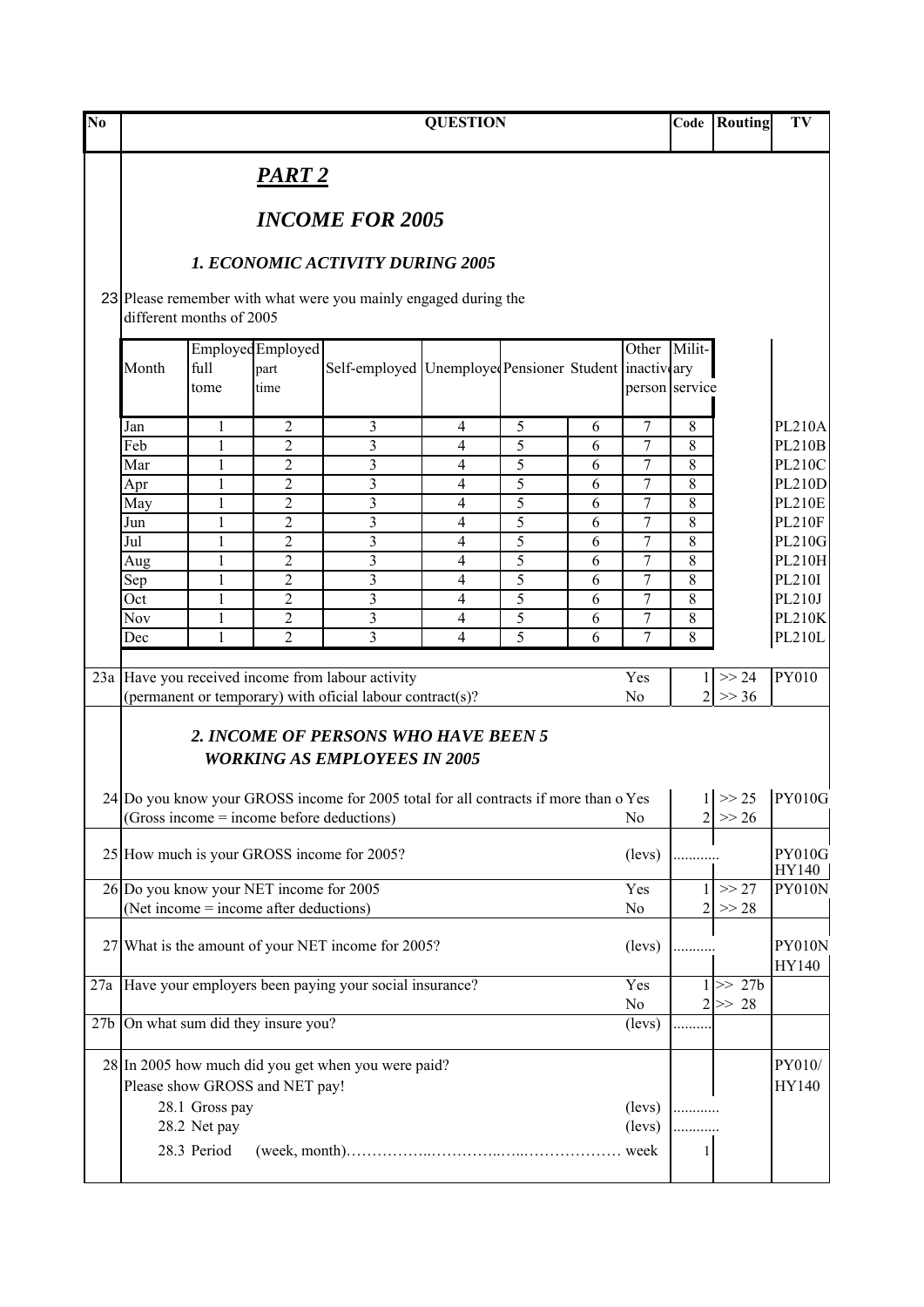| N <sub>0</sub> | <b>QUESTION</b>                                                                                                                                                                                                                |                    |        |                     | <b>Code</b> Routing | TV           |
|----------------|--------------------------------------------------------------------------------------------------------------------------------------------------------------------------------------------------------------------------------|--------------------|--------|---------------------|---------------------|--------------|
|                | 29 For what period did you get this income in 2005?                                                                                                                                                                            |                    | Numbe  |                     |                     | PY010/       |
|                |                                                                                                                                                                                                                                | Period             | weeks  |                     |                     | HY140        |
|                |                                                                                                                                                                                                                                |                    |        | 1<br>$\overline{2}$ |                     |              |
|                |                                                                                                                                                                                                                                |                    | months |                     |                     |              |
|                | 30 Did you get any of the listed payments in 2005?                                                                                                                                                                             | Yes                | No     |                     |                     | PY010        |
|                |                                                                                                                                                                                                                                |                    |        |                     |                     |              |
|                | 30.1 Supplement for overtime <b>Example 20.1</b> 1 1 2 2 2                                                                                                                                                                     |                    |        |                     |                     |              |
|                | 30.2:Commissions 20.2:Commissions 20.2:Commissions 20.2:Commissions 20.2:Commissions 20.2:Commissions 20.2:Commissions 20.2:Commissions 20.2:Commissions 20.2:Commissions 20.2:Commissions 20.2:Commissions 20.2:Commissions 2 |                    |        |                     |                     |              |
|                |                                                                                                                                                                                                                                |                    |        |                     |                     |              |
|                | 30.4 Profit sharing 1 1 metambra 2014 1 metambra 2014 1 metambra 2014 1 metambra 2014 1 metambra 2014 1 metamb                                                                                                                 |                    |        |                     |                     |              |
|                | 30.5 Stock options 2008 30.5 Stock and 2008 100 million contract and continuum contract and continuum continuum continuum contract and continuum continuum continuum continuum continuum continuum continuum continuum continu |                    |        |                     |                     |              |
|                | 30.6 Allowances for working in remote locations 1 1                                                                                                                                                                            |                    |        |                     |                     |              |
|                | $30.7$ Bonuses (for Christmas, Easter, etc.)                                                                                                                                                                                   |                    |        |                     |                     |              |
|                |                                                                                                                                                                                                                                |                    |        |                     |                     |              |
|                | Interviewer:<br>When at least one answer "Yes"                                                                                                                                                                                 |                    |        |                     | $\gg$ 31            |              |
|                | When all answers "No"                                                                                                                                                                                                          |                    |        |                     | >> 33               |              |
|                |                                                                                                                                                                                                                                |                    |        |                     |                     |              |
|                | 31 These additional payments are outside the                                                                                                                                                                                   |                    |        |                     |                     |              |
|                | amounts shown by you in question 28                                                                                                                                                                                            |                    |        |                     |                     |              |
|                | or they are included in them?<br>Yes, excluded from these amounts                                                                                                                                                              |                    |        |                     | $\gg$ 32            | <b>PY010</b> |
|                | No, included into these amounts                                                                                                                                                                                                |                    |        |                     | >> 33               |              |
|                |                                                                                                                                                                                                                                |                    |        |                     |                     |              |
|                | 32 What is the GROSS and NET amount of all additional                                                                                                                                                                          |                    |        |                     |                     |              |
|                | payments shown by you in q. 30 and received in 2005?                                                                                                                                                                           |                    |        |                     |                     |              |
|                |                                                                                                                                                                                                                                | Gross amoun (levs) |        |                     |                     | PY010/       |
|                |                                                                                                                                                                                                                                | Net amount (levs)  |        |                     |                     | HY140        |
|                |                                                                                                                                                                                                                                |                    |        |                     |                     |              |
|                | 33 When you were working as an employee during 2005 have you had at                                                                                                                                                            |                    | Yes    |                     | >> 34               | <b>PY020</b> |
|                | your disposal a car (including for your own personal needs)                                                                                                                                                                    |                    | No     |                     | >> 36               |              |
|                | given to you by the company, firm for which you were working?                                                                                                                                                                  |                    |        |                     |                     |              |
|                |                                                                                                                                                                                                                                |                    |        |                     |                     |              |
|                | 34 Would you say what car you were using?<br>Make                                                                                                                                                                              |                    |        |                     |                     | <b>PY020</b> |
|                | Model                                                                                                                                                                                                                          |                    |        |                     |                     |              |
|                | Year                                                                                                                                                                                                                           |                    |        |                     |                     |              |
|                | 35 How many months in 2005 did you use this (or other similar) car?                                                                                                                                                            |                    |        |                     |                     | PY020        |
|                |                                                                                                                                                                                                                                | Months             |        |                     |                     |              |
|                |                                                                                                                                                                                                                                |                    |        |                     |                     |              |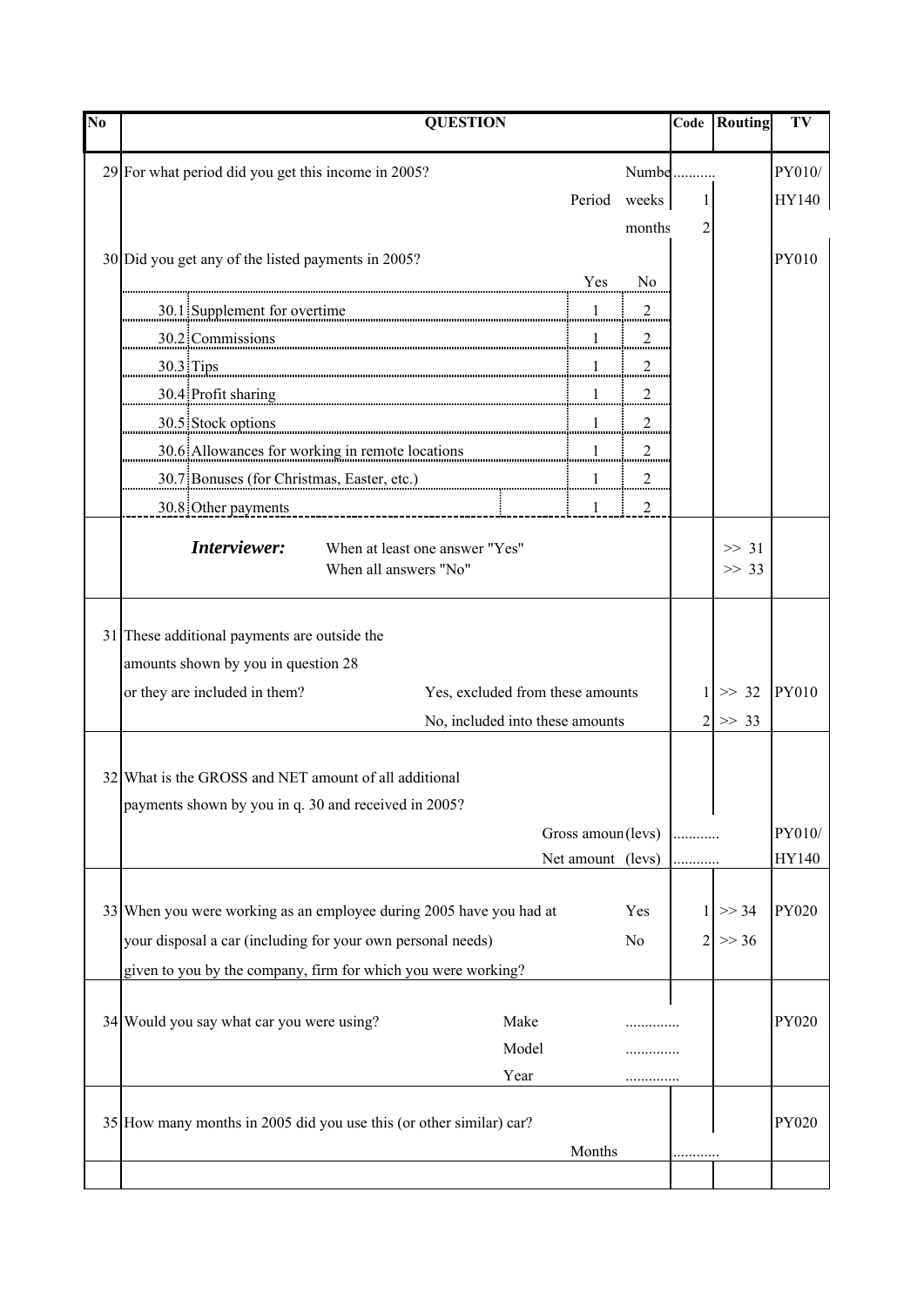| N <sub>o</sub> | <b>QUESTION</b>                                                                                                                                                               |                 | Code         | Routing | TV     |
|----------------|-------------------------------------------------------------------------------------------------------------------------------------------------------------------------------|-----------------|--------------|---------|--------|
|                | 3. INCOME FROM LABOUR AS A "Sole Trader",<br><b>INCOME FROM SERVICES RENDERED BY YOU,</b><br>OTHER ADITIONAL INCOME, INCL. PRODUCING<br><b>AGRICULTURAL UNPROCESSED GOODS</b> |                 |              |         |        |
|                | 36 Did you received income from cervices rendered by you and other addiditional income?                                                                                       |                 |              |         |        |
|                | incl. income from civil contracts                                                                                                                                             | Yes             | $\mathbf{1}$ | >> 37   | PY050/ |
|                |                                                                                                                                                                               | No              | 2            | >> 41   | PY060  |
|                | 37 How much is the gross amount of this income?                                                                                                                               | (levs)          | .            |         |        |
|                | 38 How much is the net amount of this income?                                                                                                                                 | (levs)          |              |         |        |
|                | 39 How much income tax did you pay on this income?                                                                                                                            | (levs)          |              |         | HY140  |
|                | 40 How much insurance contributions did you pay on this income?                                                                                                               | (levs)          |              |         | HY140  |
|                | 40a How much license tax did you pay for the activity from which this income is?                                                                                              |                 |              |         |        |
|                | 41 Did you received income from creating works of art, science, culture, inovations, etc.?                                                                                    |                 |              |         |        |
|                |                                                                                                                                                                               | Yes             | $\mathbf{1}$ | >> 42   | PY050/ |
|                |                                                                                                                                                                               | No              | 2            | >> 46   | PY060  |
|                | 42 How much is the gross amount of this income?                                                                                                                               | (levs)          |              |         |        |
|                | 43 How much is the net amount of this income?                                                                                                                                 | (levs)          |              |         |        |
|                | 44 How much income tax did you pay on this income?                                                                                                                            | (levs)          |              |         | HY140  |
|                | 45 How much insurance contributions did you pay on this income?                                                                                                               | (levs)          |              |         | HY140  |
|                | 45a How much license tax did you pay for the activity from which this income is?                                                                                              | $(\text{leys})$ |              |         |        |
|                | 46 Did you received income from participating in managerial boards, control bodies, etc.?                                                                                     |                 |              |         |        |
|                |                                                                                                                                                                               | Yes             | 1            | >> 47   | PY050/ |
|                |                                                                                                                                                                               | N <sub>o</sub>  | 2            | >> 51   | PY060  |
|                | 47 How much is the gross amount of this income?                                                                                                                               | (levs)          |              |         |        |
|                | 48 How much is the net amount of this income?                                                                                                                                 | (levs)          |              |         |        |
|                | 49 How much income tax did you pay on this income?                                                                                                                            | (levs)          |              |         | HY140  |
|                | 50 How much insurance contributions did you pay on this income?                                                                                                               | (levs)          |              |         | HY140  |
|                | 51 Did you received income fromproducing unprocessed agricultural production                                                                                                  |                 | 1            | >> 52   | PY050/ |
|                |                                                                                                                                                                               | No              | 2            | >> 59   | PY060  |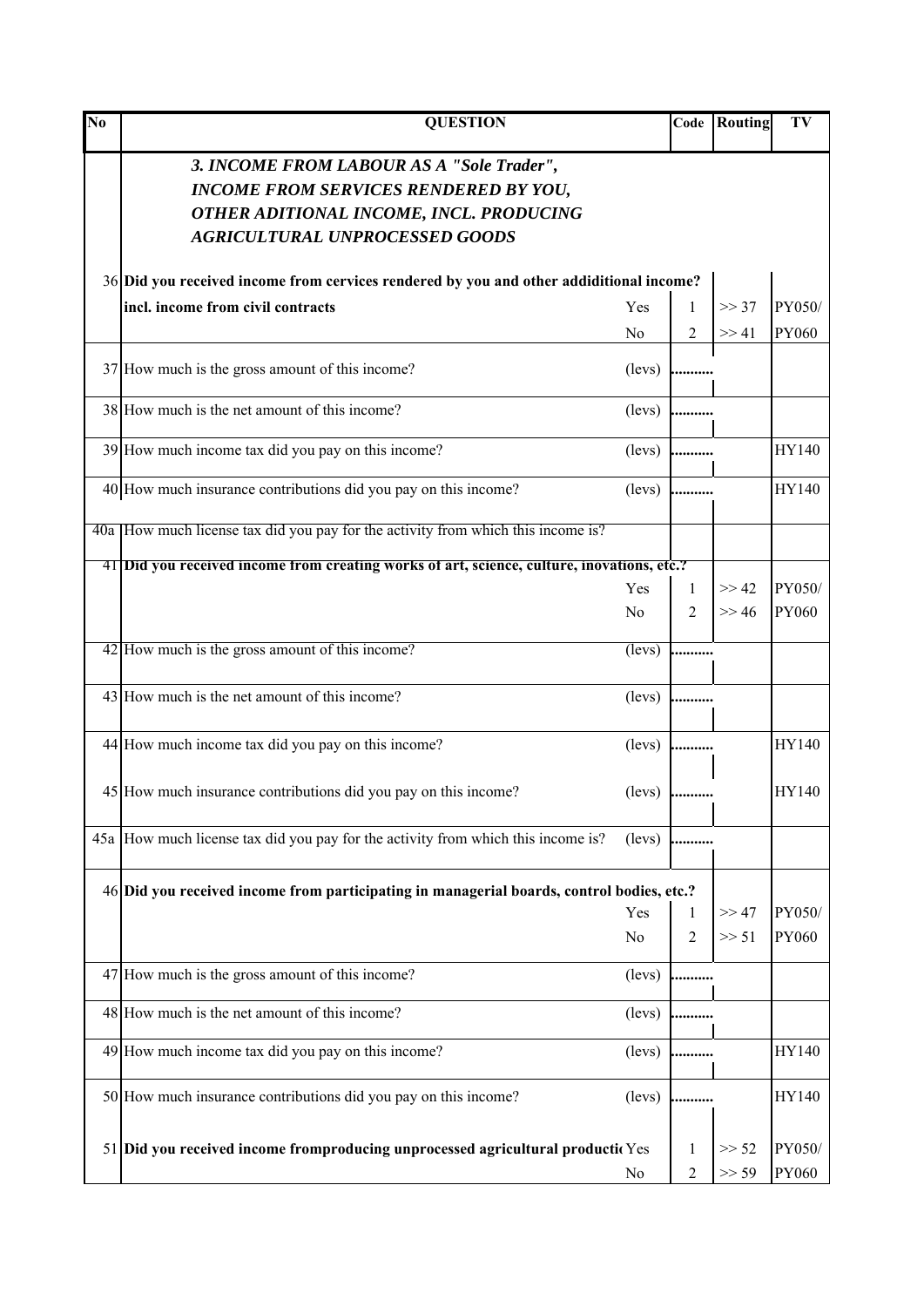| $\overline{\text{No}}$ | <b>QUESTION</b>                                                                     |                  | Code             | <b>Routing</b> | TV           |
|------------------------|-------------------------------------------------------------------------------------|------------------|------------------|----------------|--------------|
|                        | 52 Was this income from animal production, bee-keeping, sericulture or mushroom Yes |                  | 1                |                |              |
|                        |                                                                                     | No               | $\overline{2}$   |                |              |
|                        | 53 Was this income from forestry, fishery and plant growing?                        | Yes              | 1                |                |              |
|                        |                                                                                     | N <sub>0</sub>   | 2                |                |              |
|                        | 54 Was this income from growing decorative plants and flowers?                      | Yes              | 1                |                |              |
|                        |                                                                                     | No               | 2                |                |              |
|                        | 55 How much is the gross amount of this income?                                     | (levs)           |                  |                |              |
|                        | 56 How much is the net amount of this income?                                       | (levs)           |                  |                |              |
|                        | 57 How much income tax did you pay on this income?                                  | (levs)           |                  |                | HY140        |
|                        | 58 How much insurance contributions did you pay on this income?                     | (levs)           |                  |                | HY140        |
|                        | 59 In 2005 did you receive income as an "ET", from owning a firm or a compa Yes     |                  | 1                | $>> 60$        | PY050/       |
|                        | by yourself or in partnership?                                                      | N <sub>0</sub>   | 2                | >> 65          | PY060        |
|                        |                                                                                     |                  |                  |                |              |
|                        | 60 How much is the gross amount of this income?                                     | (levs)<br>(levs) |                  |                |              |
|                        | 61 How much is the net amount of this income?                                       | (levs)           |                  |                |              |
|                        |                                                                                     |                  |                  |                |              |
|                        | 62 How much income tax did you pay on this income?                                  | (levs)           |                  |                | HY140        |
|                        | 63 How much insurance contributions did you pay on this income?                     | (levs)           |                  |                | HY140        |
|                        | 64 How much license tax did you pay for the activity from which this income is?     | (levs)           |                  |                | <b>HY140</b> |
|                        | 65 Did you have income from own business during 2005?                               | Yes              | $\mathbf{1}$     | $>> 66$        | PY050/       |
|                        |                                                                                     | No               | $\boldsymbol{2}$ | >> 82          | <b>PY060</b> |
|                        |                                                                                     |                  |                  |                |              |
|                        | 66 Do you compile a balance for the activity of your company?                       | Yes              | 1                | >> 67          | PY050/       |
|                        |                                                                                     | No               | $\boldsymbol{2}$ | >> 72          | PY060        |
|                        | No, but I will start                                                                |                  | 3                | >> 72          |              |
|                        |                                                                                     |                  |                  |                |              |
|                        | 67 For what period was the last balance?<br>From month                              |                  |                  |                | PY050/       |
|                        | Year                                                                                |                  |                  |                | PY060        |
|                        | To month                                                                            |                  |                  |                |              |
|                        | Year                                                                                |                  |                  |                |              |
|                        | 68 How many weeks is this period?                                                   | Weeks            |                  |                | PY050/       |
|                        |                                                                                     |                  |                  |                | PY060        |
|                        |                                                                                     |                  |                  |                | PY050/       |
|                        | 69 What was your revenue or loss for 2005?                                          | (levs)           |                  |                | PY060        |
|                        |                                                                                     |                  |                  |                |              |
|                        |                                                                                     |                  |                  |                |              |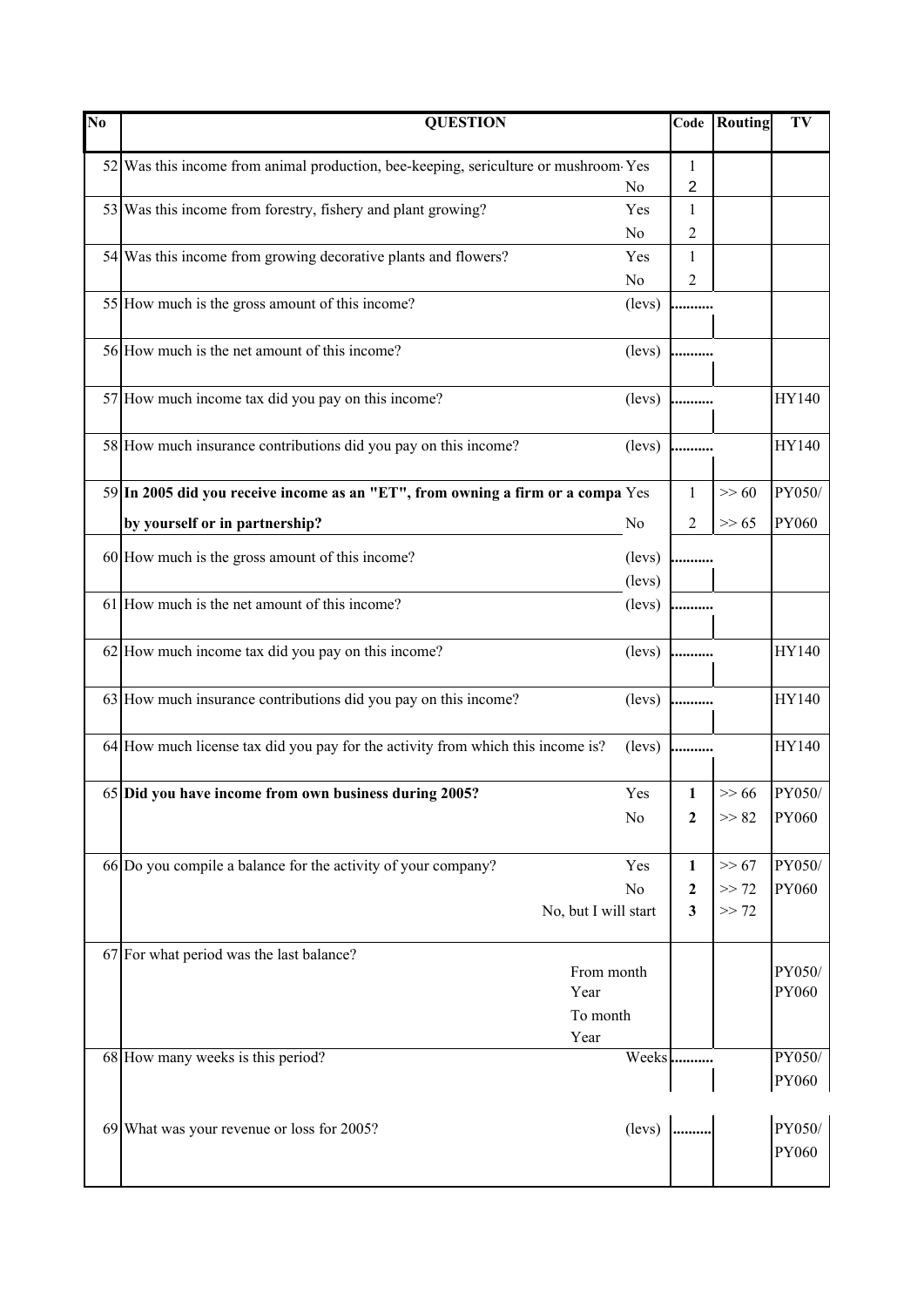| No |                                                                       | <b>QUESTION</b>                                                        |         |                     | Code                    | Routing | TV           |
|----|-----------------------------------------------------------------------|------------------------------------------------------------------------|---------|---------------------|-------------------------|---------|--------------|
|    | 70 Interviewer:                                                       | Write down from what kind of                                           |         | Tax return          | 1                       |         | PY050/       |
|    |                                                                       | document is the information.                                           |         | Yearly balance      | 2                       |         | PY060        |
|    |                                                                       |                                                                        |         | Another document    | 3                       |         |              |
|    |                                                                       |                                                                        |         | There is no documer | $\overline{\mathbf{4}}$ |         |              |
|    |                                                                       | 71 What does the amount in q. 46 mean - revenue or loss?               |         |                     |                         |         |              |
|    |                                                                       |                                                                        |         | Revent              | 1                       |         | PY050/       |
|    |                                                                       |                                                                        |         | Loss                | 2                       |         | PY060        |
|    |                                                                       | 72 Does your business have a bank account?                             |         |                     |                         |         |              |
|    |                                                                       |                                                                        |         | Yes                 | 1                       | >> 73   | PY050/       |
|    |                                                                       |                                                                        |         | No                  | $\mathbf{2}$            | $>> 76$ | PY060        |
|    |                                                                       | 73 Do you take out money from your business account for other purposes |         | Yes                 | $\mathbf{1}$            | >> 74   | PY050/       |
|    | such as the listed below?                                             |                                                                        |         | No                  | $\boldsymbol{2}$        | >> 76   | <b>PY060</b> |
|    |                                                                       | (As a "salary" for yourself or other personal expenses                 |         |                     |                         |         |              |
|    |                                                                       | Paying household bills                                                 |         |                     |                         |         |              |
|    |                                                                       | Transfer of amounts to private accounts                                |         |                     |                         |         |              |
|    |                                                                       | Other expenses not connected with the business)                        |         |                     |                         |         |              |
|    | 74 During 2005 how much on the average weekly or monthly did you take |                                                                        |         |                     | <b>PY050</b>            |         |              |
|    |                                                                       | from the business money for purposes not connected with the business?  |         |                     |                         |         |              |
|    |                                                                       |                                                                        |         | Average amoun       |                         |         |              |
|    |                                                                       | 75 How often did you use money from the business for                   |         |                     |                         |         |              |
|    |                                                                       | purposes not connected with business?                                  | Period: | weekly              | 1                       |         | <b>PY050</b> |
|    |                                                                       |                                                                        |         | monthly             | $\overline{2}$          |         |              |
|    |                                                                       | 76 What is the AVERAGE AMOUNT of your income for a week or             |         |                     |                         |         | <b>PY050</b> |
|    |                                                                       | a month from your work/business?                                       |         |                     |                         |         |              |
|    |                                                                       | (Show the amount after deducting expenses for equipment,               |         |                     |                         |         |              |
|    |                                                                       | materials and others connected with the business)                      |         |                     |                         |         |              |
|    |                                                                       |                                                                        |         | Average amoun       |                         |         |              |
|    |                                                                       |                                                                        | Period: | weekly              | 1                       |         |              |
|    |                                                                       |                                                                        |         | monthly             | $\boldsymbol{2}$        |         |              |
|    |                                                                       |                                                                        |         |                     |                         |         |              |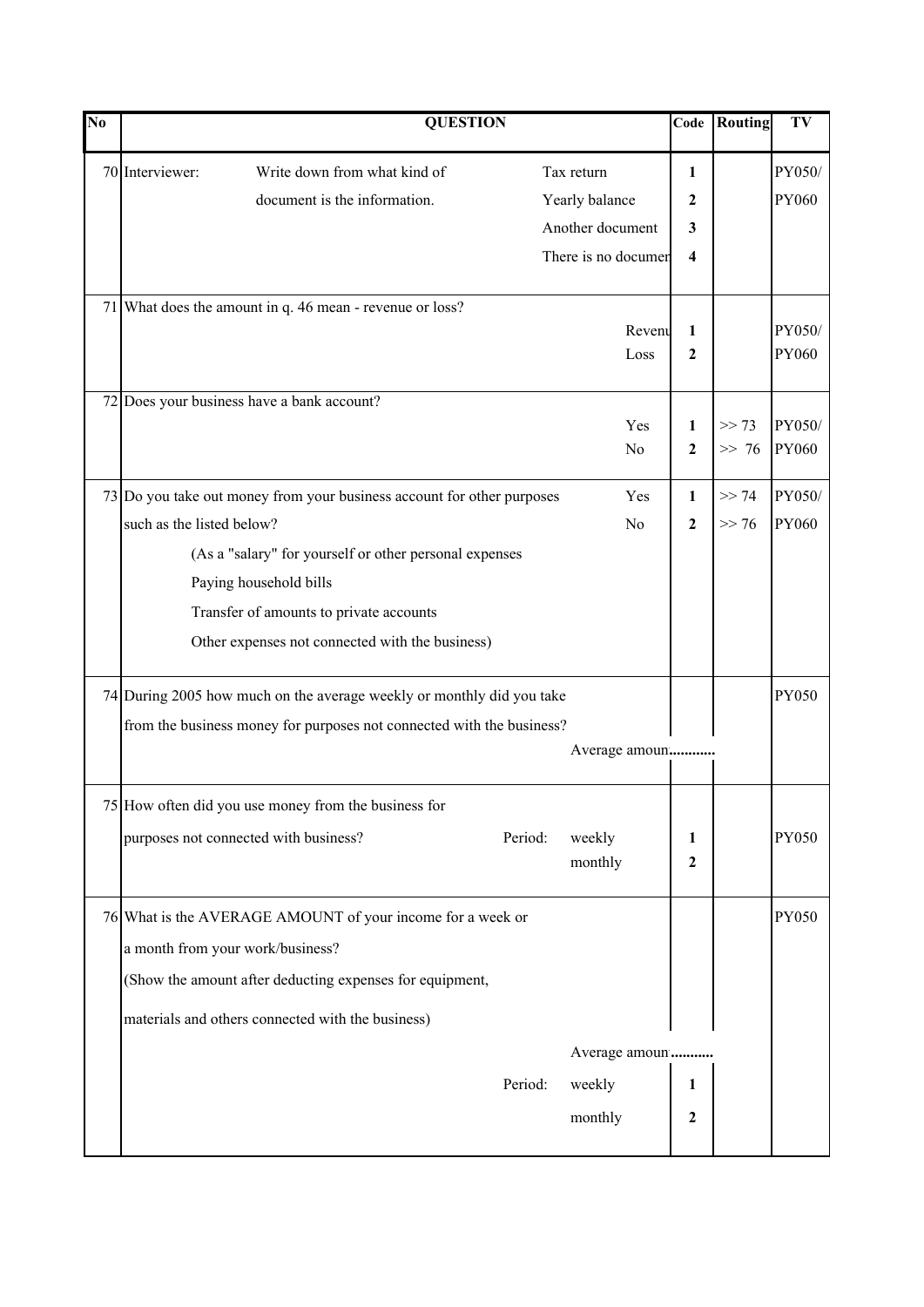| No | <b>QUESTION</b>                                                     |                            | Code                    | Routing        | TV              |
|----|---------------------------------------------------------------------|----------------------------|-------------------------|----------------|-----------------|
|    | 77 What deductions (tax, social insurance have been made            |                            |                         |                | HY140           |
|    | on this income?                                                     | Only tax                   | $\mathbf{1}$            | >> 78          |                 |
|    |                                                                     | Only social insurance      | $\mathbf{2}$            | >> 79          |                 |
|    |                                                                     | Tax and social insurance   | 3                       | >> 78          |                 |
|    |                                                                     | Neither of these two deduc | $\overline{\mathbf{4}}$ | >> 82          |                 |
|    | 78 What taxes did you pay last time?                                | Amour                      |                         |                | HY140           |
|    | 79 What is the amount of social insurance you paid last time?       | Amoun                      |                         |                | HY140           |
|    | 80 Besides Income tax did you pay other taxes connected             |                            |                         |                |                 |
|    | with your work/business?                                            | Yes                        | 1                       |                | <b>HY140</b>    |
|    |                                                                     | N <sub>0</sub>             | 2                       |                |                 |
|    | 81 What is the total amount of these payments for 2005?             | Amoun                      |                         |                | <b>HY140</b>    |
|    | <b>4. INCOME FROM RENTING AND SELLING</b>                           |                            |                         |                |                 |
|    | 82 IN 2005 did you receive income from renting real estate or other | Yes                        | $\mathbf{1}$            | >> 83          | PY050/          |
|    | property?                                                           | N <sub>o</sub>             | $\overline{2}$          | >> 87          | <b>PY060</b>    |
|    | 83 How much is the gross amount of this income?                     |                            |                         |                |                 |
|    | 84 How much is the net amount of this income?                       |                            |                         |                |                 |
|    | 85 How much income tax did you pay on this income?                  |                            |                         |                | HY140           |
|    | 86 Did you made donations from this income?                         |                            |                         |                | HY140           |
|    | 87 IN 2005 did you receive income from selling real estate or other |                            |                         |                |                 |
|    | property?                                                           | Yes<br>N <sub>0</sub>      | 1<br>$\overline{2}$     | >> 88<br>>> 91 | PY050/<br>PY060 |
|    | 88 How much is the gross amount of this income?                     | (levs)                     |                         |                |                 |
|    | 89 How much is the net amount of this income?                       | (levs)                     |                         |                |                 |
|    | 90 How much income tax did you pay on this income?                  | (levs)                     |                         |                | HY140           |
|    | 91 IN 2005 did you receive income from interest, shares, stocks,    |                            |                         |                |                 |
|    | business investments, etc.?                                         | Yes<br>N <sub>0</sub>      | 1<br>$\overline{2}$     | >> 92<br>>> 95 | <b>HY090</b>    |
|    | 92 How much is the gross amount of this income?                     | (levs)                     | .                       |                | HY140           |
|    | 93 How much is the net amount of this income?                       | (levs)                     |                         |                | HY140           |
|    | 94 How much income tax did you pay on this income?                  | (levs)                     |                         |                | HY140           |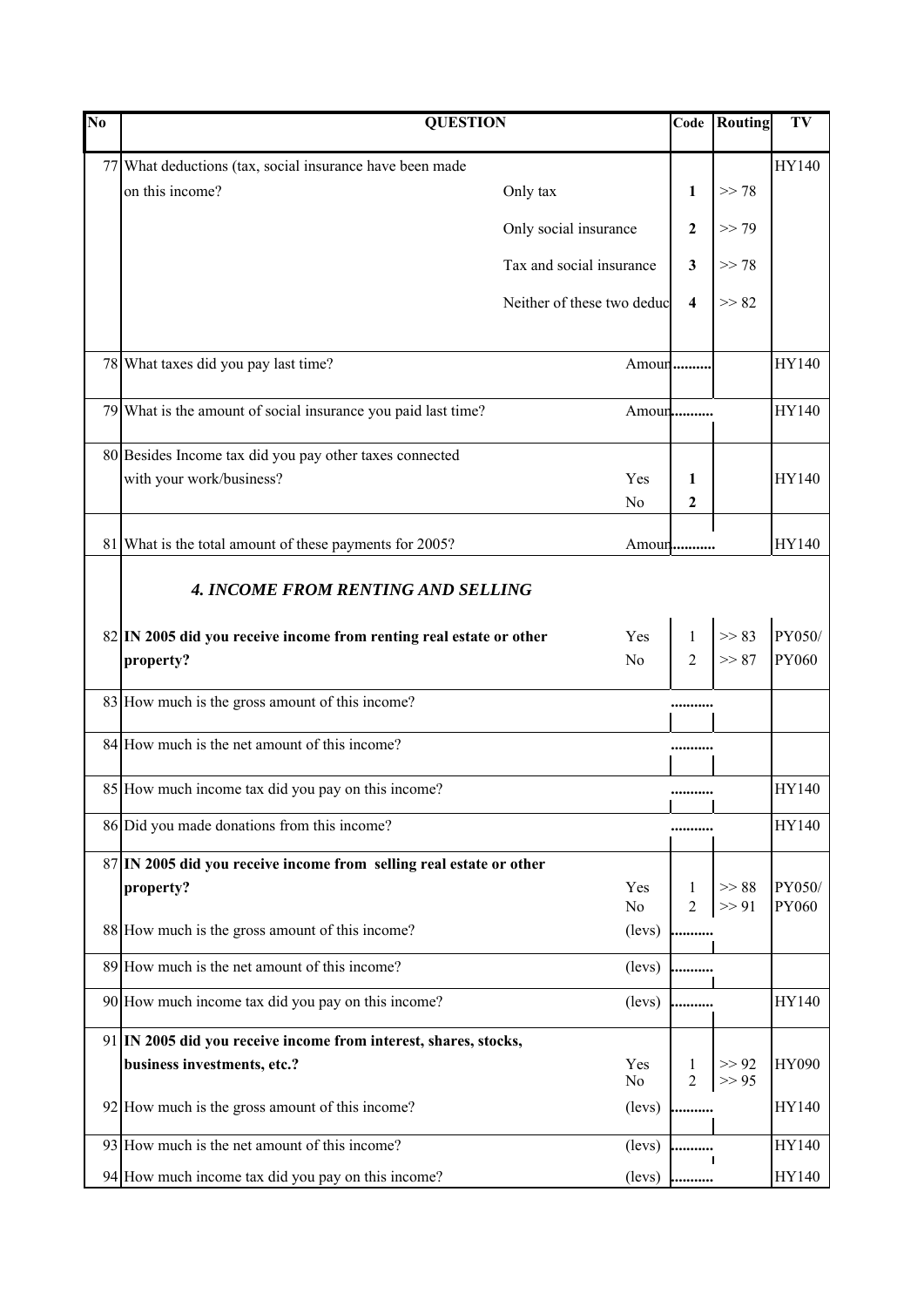| No |                  |                                                                                                                                                                            | <b>QUESTION</b> |                |                      |       | Code                    | Routing            | TV           |
|----|------------------|----------------------------------------------------------------------------------------------------------------------------------------------------------------------------|-----------------|----------------|----------------------|-------|-------------------------|--------------------|--------------|
|    |                  | 5. PERSONAL INCOME FROM PENSIONS,<br><b>BENEFITS, ASSISTANCE AND OTHER</b><br>95 Which of the listed personal incomes did you receive in 2005, amount and for what period? |                 |                |                      |       |                         |                    |              |
|    |                  | Source of the income                                                                                                                                                       |                 |                | Number Monthly       |       |                         |                    |              |
|    |                  |                                                                                                                                                                            |                 |                | Yes No months amount |       |                         |                    |              |
|    |                  | <b>PENSIONS</b>                                                                                                                                                            |                 |                |                      |       |                         |                    |              |
|    | 95.1             | Private pension                                                                                                                                                            | 1               | $\overline{2}$ |                      |       |                         |                    | <b>PY100</b> |
|    | 95.2             | Disability pension                                                                                                                                                         | 1               | $\overline{2}$ |                      |       |                         |                    | PY130        |
|    | 95.3             | Social old age pension                                                                                                                                                     | 1               | $\overline{2}$ |                      |       |                         |                    |              |
|    | 95.4             | Social pension for low income                                                                                                                                              | 1               | $\overline{2}$ |                      |       |                         |                    |              |
|    | 95.5             | Inherited pension                                                                                                                                                          |                 | $\overline{2}$ |                      |       |                         |                    | PY110        |
|    | 95.6             | Pension from abroad                                                                                                                                                        | 1               | $\overline{2}$ |                      |       |                         |                    |              |
|    | 95.7             | Other pension                                                                                                                                                              |                 | $\overline{2}$ |                      |       |                         |                    |              |
|    |                  |                                                                                                                                                                            |                 |                |                      |       |                         |                    |              |
|    |                  | <b>Benefits and assistance</b>                                                                                                                                             |                 |                |                      |       |                         |                    |              |
|    | 95.8             | Illness assistance                                                                                                                                                         | 1               | $\overline{2}$ |                      |       |                         |                    | <b>PY120</b> |
|    | 95.9             | Unemployment benefits                                                                                                                                                      | 1               | $\overline{2}$ |                      |       |                         |                    | PY090        |
|    | 95.10            | Assistance for dismissal                                                                                                                                                   | 1               | $\overline{2}$ |                      |       |                         |                    |              |
|    |                  | Education assistance                                                                                                                                                       |                 |                |                      |       |                         |                    |              |
|    | 95.11            | Fellowship                                                                                                                                                                 | 1               | $\overline{2}$ |                      |       |                         |                    |              |
|    | 95.12            | Other assistance for education                                                                                                                                             | 1               | $\overline{2}$ |                      |       |                         |                    | PY140        |
|    |                  | <b>Other sources</b>                                                                                                                                                       |                 |                |                      |       |                         |                    |              |
|    | 95.14            | Other personal income                                                                                                                                                      |                 | $\overline{2}$ |                      |       |                         |                    |              |
|    |                  |                                                                                                                                                                            |                 |                |                      |       |                         |                    |              |
|    | income for 2005? | 96 What is the total amount of the tax paid by you on the<br>(From the Tax return declaration)                                                                             |                 |                | Does not know        | Amour |                         | $\ge$ 98<br>9 > 97 |              |
|    |                  | 97 Would you say in what limits were the taxes paid by you?                                                                                                                |                 |                | $< 100$ lv.          |       | 1                       |                    |              |
|    |                  |                                                                                                                                                                            |                 |                | $100 - 200$          |       | $\overline{\mathbf{c}}$ |                    |              |
|    |                  |                                                                                                                                                                            |                 |                | $201 - 500$          |       | 3                       |                    |              |
|    |                  |                                                                                                                                                                            |                 |                | $501 - 1000$         |       | 4                       |                    |              |
|    |                  |                                                                                                                                                                            |                 |                | $1001 - 2000$        |       | 5                       |                    |              |
|    |                  |                                                                                                                                                                            |                 |                | $2001 - 3000$        |       | 6                       |                    |              |
|    |                  |                                                                                                                                                                            |                 |                | $3001 - 5000$        |       | 7                       |                    |              |
|    |                  |                                                                                                                                                                            |                 |                | > 5000               |       | 8                       |                    |              |
|    |                  | 98 What is the total amount of the social insurance contributions paid by you on the Amour                                                                                 |                 |                |                      |       |                         | $>> 99$            |              |
|    | income for 2005? |                                                                                                                                                                            |                 |                | Does not know        |       |                         | $9 \gg 100$        |              |
|    |                  | (From the Tax return declaration)                                                                                                                                          |                 |                |                      |       |                         |                    |              |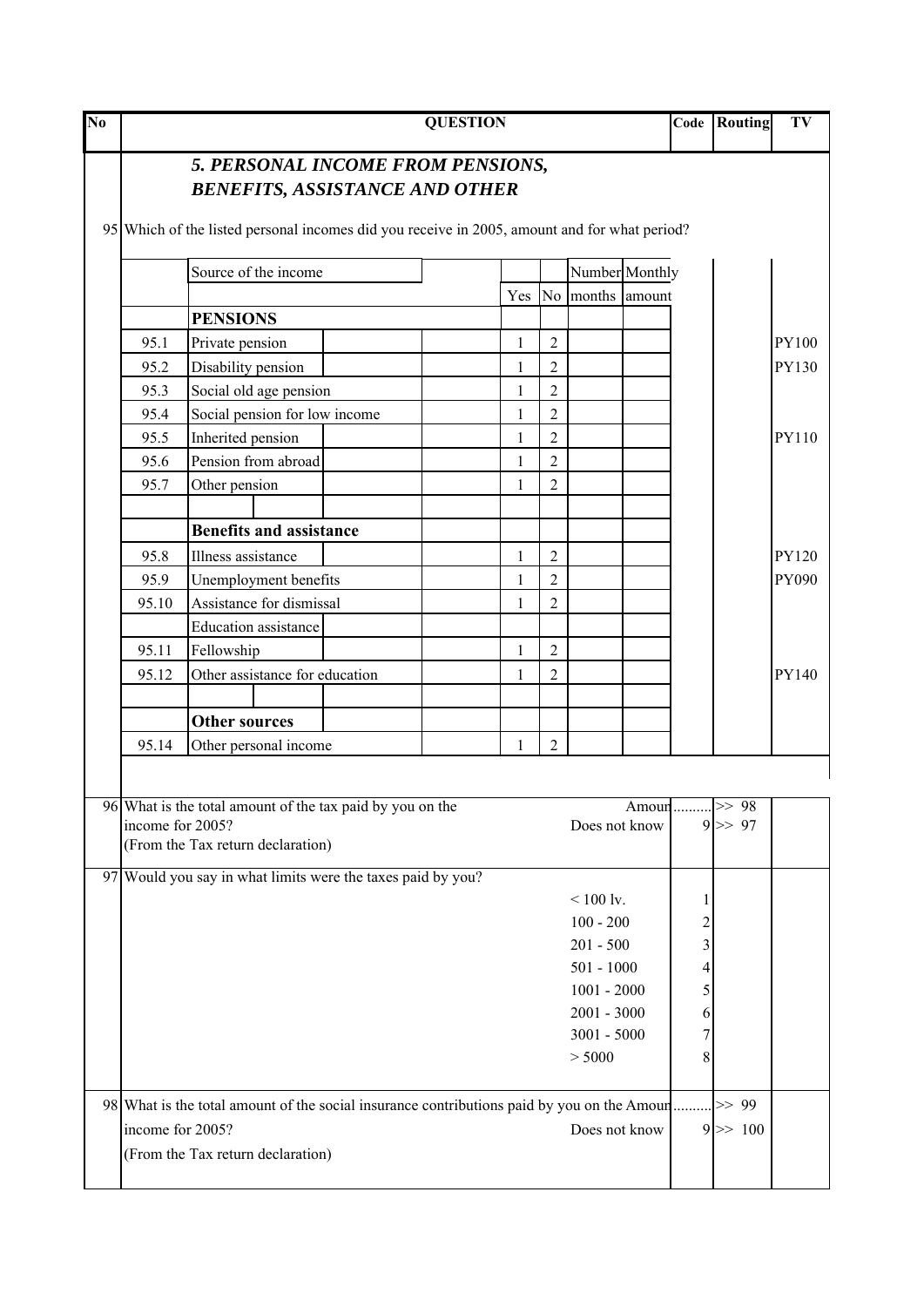| $\overline{\text{No}}$ |                                                                      | <b>QUESTION</b>                          |                     | Code                    | Routing     | TV        |
|------------------------|----------------------------------------------------------------------|------------------------------------------|---------------------|-------------------------|-------------|-----------|
|                        | 99 Would you say in what limits were the contributions paid by you?  |                                          |                     |                         |             |           |
|                        |                                                                      |                                          | $< 100 \text{ ly.}$ | 1                       |             |           |
|                        |                                                                      |                                          | $100 - 200$         | $\overline{c}$          |             |           |
|                        |                                                                      |                                          | $201 - 500$         | 3                       |             |           |
|                        |                                                                      |                                          | $501 - 1000$        | 4                       |             |           |
|                        |                                                                      |                                          | $1001 - 2000$       | 5                       |             |           |
|                        |                                                                      |                                          | $2001 - 3000$       | 6                       |             |           |
|                        |                                                                      |                                          | $3001 - 5000$       | 7                       |             |           |
|                        |                                                                      |                                          | > 5000              | 8                       |             |           |
|                        | <u>PART 3:</u>                                                       |                                          |                     |                         |             |           |
|                        | <b>HEALTH STATUS</b>                                                 |                                          |                     |                         |             |           |
|                        | 100 How do you find your health?                                     |                                          | Very good           |                         |             | PH010     |
|                        |                                                                      |                                          | Good                | $\overline{c}$          |             |           |
|                        |                                                                      |                                          | Satisfactory        | $\overline{\mathbf{3}}$ |             |           |
|                        |                                                                      |                                          | Bad                 | 4                       |             |           |
|                        |                                                                      |                                          | Very bad            | 5                       |             |           |
|                        | 101 Do you have chronic illnesses?                                   |                                          | Yes                 | 1                       |             | PH020     |
|                        |                                                                      |                                          | N <sub>0</sub>      | 2                       |             |           |
|                        | 102 During the last 12 months did you have problems with your health |                                          | Yes                 | 1                       |             | PH030     |
|                        | that limited you in your daily activities?                           |                                          | N <sub>0</sub>      | 2                       |             |           |
|                        |                                                                      |                                          |                     |                         |             |           |
|                        | 103 During the last 12 months did you need to consult a              |                                          | Yes                 |                         | $1 \gg 104$ | PH040     |
|                        | physician? (not dentist)                                             |                                          | No                  |                         | $2 \gg 105$ |           |
|                        | 104 Why did you not consult a physician?                             | I cannot afford it (lack of finances)    |                     | $\mathbf{1}$            |             | PH050     |
|                        |                                                                      | No time (work, family obligations, etc.) |                     | 2                       |             |           |
|                        |                                                                      | It is too far away                       |                     | 3                       |             |           |
|                        |                                                                      | You have to wait for long for check up/  |                     | 4                       |             |           |
|                        |                                                                      | Other reasons                            |                     | 5                       |             |           |
|                        |                                                                      | I consulted a phisician                  |                     | 6                       |             |           |
|                        | 105 During the last 12 months did you have dental problems?          |                                          | Yes                 |                         | $1 >\ge$    | 106 PH060 |
|                        |                                                                      |                                          | No                  | $\overline{2}$          | 107<br>>>   |           |
|                        | 106 Why did you not consult a dentist?                               | I cannot afford it (lack of finances)    |                     |                         |             | PH070     |
|                        |                                                                      | No time (work, family obligations, etc.) |                     | $\overline{c}$          |             |           |
|                        |                                                                      | It is too far away                       |                     | 3                       |             |           |
|                        |                                                                      | You have to wait for long for check up/  |                     | 4                       |             |           |
|                        |                                                                      | Other reasons                            |                     | 5                       |             |           |
|                        |                                                                      | I consulted a dentist                    |                     | 6                       |             |           |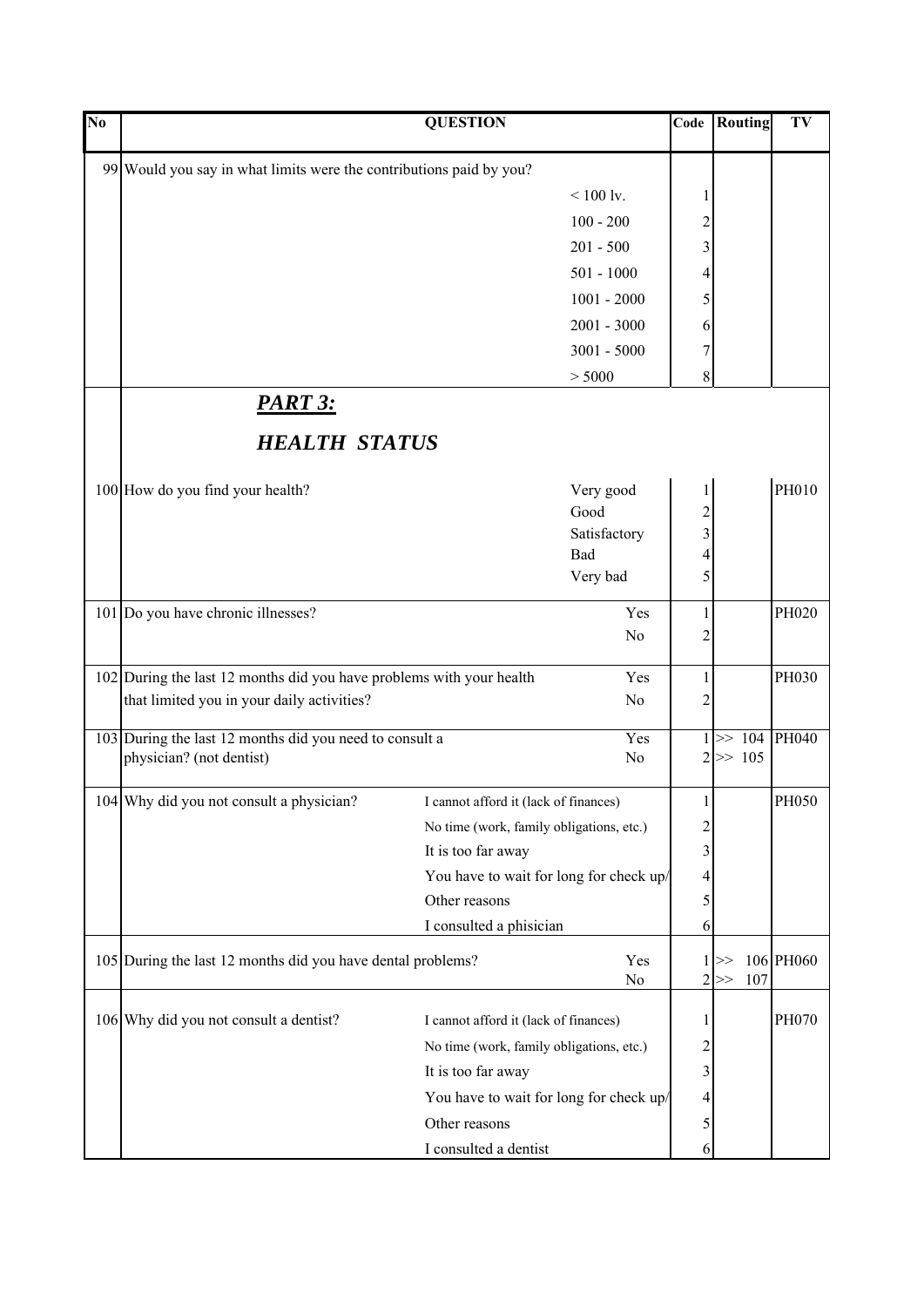| $\overline{\text{No}}$ |                                                    | <b>QUESTION</b>                                                                          |               | Code           | Routing | TV           |
|------------------------|----------------------------------------------------|------------------------------------------------------------------------------------------|---------------|----------------|---------|--------------|
|                        | <u>PART 4:</u>                                     | <b>MODULE 2006</b>                                                                       |               |                |         |              |
|                        | <b>DURING 2005</b>                                 | <b>1. ATTENDING CULTURAL EVENTS AND AKTIVITES</b>                                        |               |                |         |              |
|                        |                                                    |                                                                                          |               |                |         |              |
|                        | 107 How many times have you been to the cinema?    |                                                                                          |               |                |         | <b>PS010</b> |
|                        |                                                    |                                                                                          | Have not been | $\mathbf{1}$   | >> 108  |              |
|                        |                                                    |                                                                                          | $1 - 3$       | $\overline{2}$ |         |              |
|                        |                                                    |                                                                                          | $4 - 6$       | 3              |         |              |
|                        |                                                    |                                                                                          | $7 - 12$      | $\overline{4}$ |         |              |
|                        |                                                    |                                                                                          | more than 12  | 5              |         |              |
|                        |                                                    | 108 How many times have you been to the theatre, opera, ballet, concert, etc?            |               |                |         | <b>PS020</b> |
|                        |                                                    |                                                                                          | Have not been | $\mathbf{1}$   | >> 109  |              |
|                        |                                                    |                                                                                          | $1 - 3$       | $\overline{2}$ |         |              |
|                        |                                                    |                                                                                          | $4 - 6$       | 3              |         |              |
|                        |                                                    |                                                                                          | $7 - 12$      | 4              |         |              |
|                        |                                                    |                                                                                          | more than 12  | 5              |         |              |
|                        |                                                    |                                                                                          |               |                |         |              |
|                        |                                                    | 109 Have you visited art galleries, museums, historical monuments, archaeological sites? |               |                |         | <b>PS030</b> |
|                        |                                                    |                                                                                          | I have not    | 1              | >> 110  |              |
|                        |                                                    |                                                                                          | $1 - 3$       | $\overline{c}$ |         |              |
|                        |                                                    |                                                                                          | $4 - 6$       | 3              |         |              |
|                        |                                                    |                                                                                          | $7 - 12$      | 4              |         |              |
|                        |                                                    |                                                                                          | more than 12  | 5              |         |              |
|                        | 110 How many times have you attended sport events? |                                                                                          |               |                |         | <b>PS040</b> |
|                        |                                                    |                                                                                          | Have not been | $\mathbf{1}$   | >> 111  |              |
|                        |                                                    |                                                                                          | $1 - 3$       | 2              |         |              |
|                        |                                                    |                                                                                          | $4 - 6$       | 3              |         |              |
|                        |                                                    |                                                                                          | $7 - 12$      | $\overline{4}$ |         |              |
|                        |                                                    |                                                                                          | more than 12  | 5              |         |              |
|                        |                                                    | 2. INTEGRATION - MEETINGS, ASSOCIATION WITH RELATIVES                                    |               |                |         |              |
|                        |                                                    | <b>FRIENDS AND NEIGHBOURS DURING 2005</b>                                                |               |                |         |              |
|                        | 111 Have you been meeting with relatives?          |                                                                                          |               |                |         | <b>PS060</b> |
|                        |                                                    |                                                                                          | Yes           | 1              |         |              |
|                        |                                                    |                                                                                          | No            | $\overline{2}$ | >> 113  |              |
|                        |                                                    |                                                                                          | No relatives  | 3              | >> 115  |              |
|                        |                                                    |                                                                                          |               |                |         |              |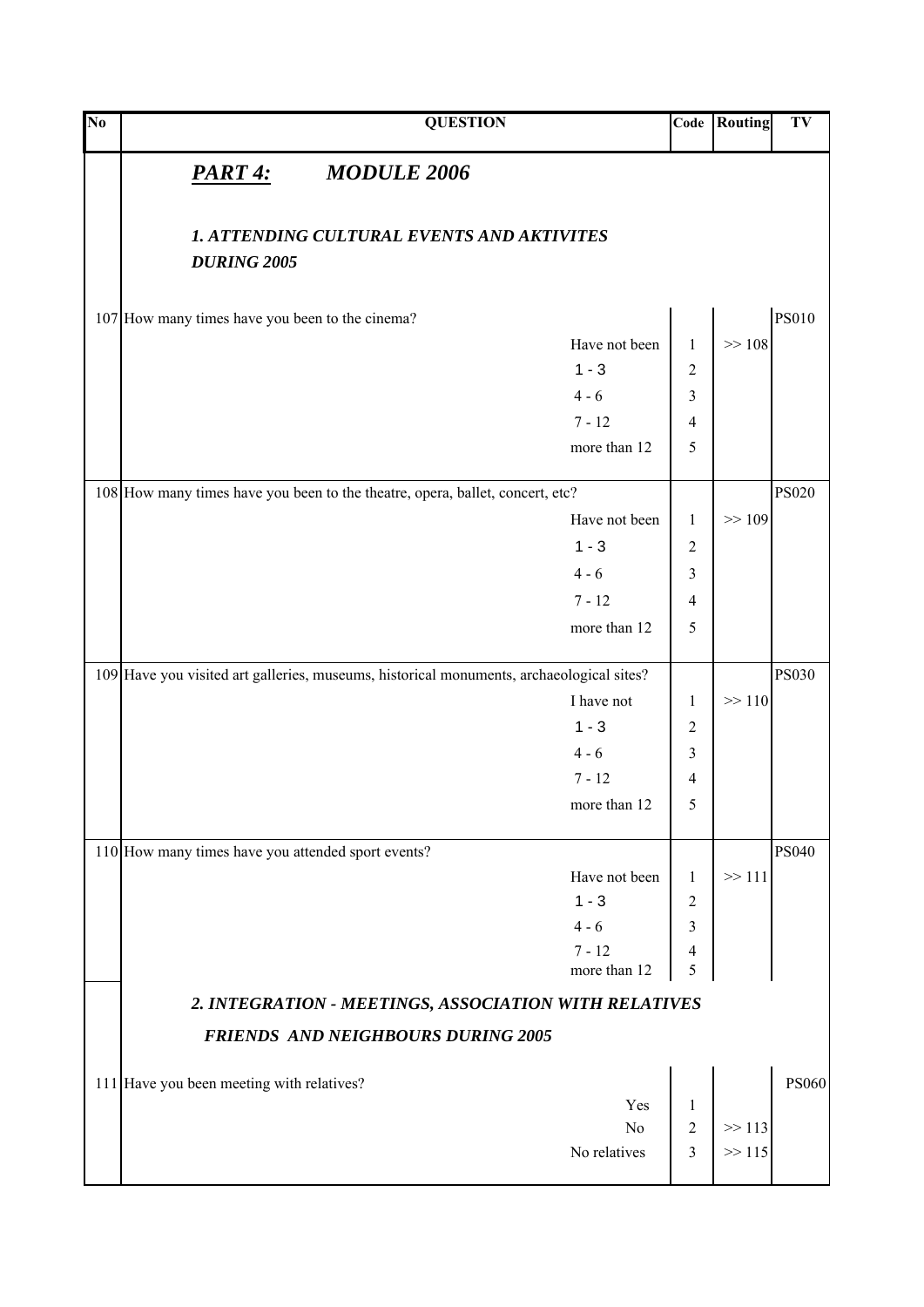| $\overline{\text{No}}$ | <b>QUESTION</b>                                                                                    | Code                    | Routing | TV           |
|------------------------|----------------------------------------------------------------------------------------------------|-------------------------|---------|--------------|
|                        | 112 How often have you been meeting with your relatives?                                           |                         |         | <b>PS060</b> |
|                        | daily                                                                                              | $\mathbf{1}$            |         |              |
|                        | several times a week but not every day                                                             | $\sqrt{2}$              |         |              |
|                        | several times a month but not every we                                                             | 3                       |         |              |
|                        | every month                                                                                        | $\overline{4}$          |         |              |
|                        | at least once a year                                                                               | 5                       |         |              |
|                        | 113 Have you had indirect contacts with your relatives                                             |                         |         | <b>PS070</b> |
|                        | (by telephone, Internet or mail)<br>Yes                                                            | $\mathbf{1}$            |         |              |
|                        | N <sub>o</sub>                                                                                     | $\overline{2}$          | >> 115  |              |
|                        | 114 How often did you have contacts with your relatives?                                           |                         |         | <b>PS070</b> |
|                        | daily                                                                                              | 1                       |         |              |
|                        | several times a week but not every day                                                             | $\overline{c}$          |         |              |
|                        | several times a month but not every we                                                             | 3                       |         |              |
|                        | every month                                                                                        | 4                       |         |              |
|                        | at least once a year                                                                               | 5                       |         |              |
|                        | 115 Have you had contacts with your friends?                                                       |                         |         | <b>PS080</b> |
|                        | Yes                                                                                                | $\mathbf{1}$            |         |              |
|                        | No                                                                                                 | 2                       | >> 117  |              |
|                        | No friends                                                                                         | 3                       | >> 117  |              |
|                        | 116 How often did you have contacts with your friends?                                             |                         |         | <b>PS080</b> |
|                        | daily                                                                                              | $\mathbf{1}$            |         |              |
|                        | several times a week but not every day                                                             | $\sqrt{2}$              |         |              |
|                        | several times a month but not every we                                                             | $\overline{\mathbf{3}}$ |         |              |
|                        | every month                                                                                        | 4                       |         |              |
|                        | at least once a year                                                                               | 5                       |         |              |
|                        | 117 Have you had problems which you solved with the help of your relatives, friends or neighbours? |                         |         | <b>PS090</b> |
|                        | Yes                                                                                                | $\mathbf{1}$            |         |              |
|                        | $\rm No$                                                                                           | $\overline{c}$          |         |              |
|                        | No friends, relatives or nei                                                                       | 3                       |         |              |
|                        |                                                                                                    |                         |         |              |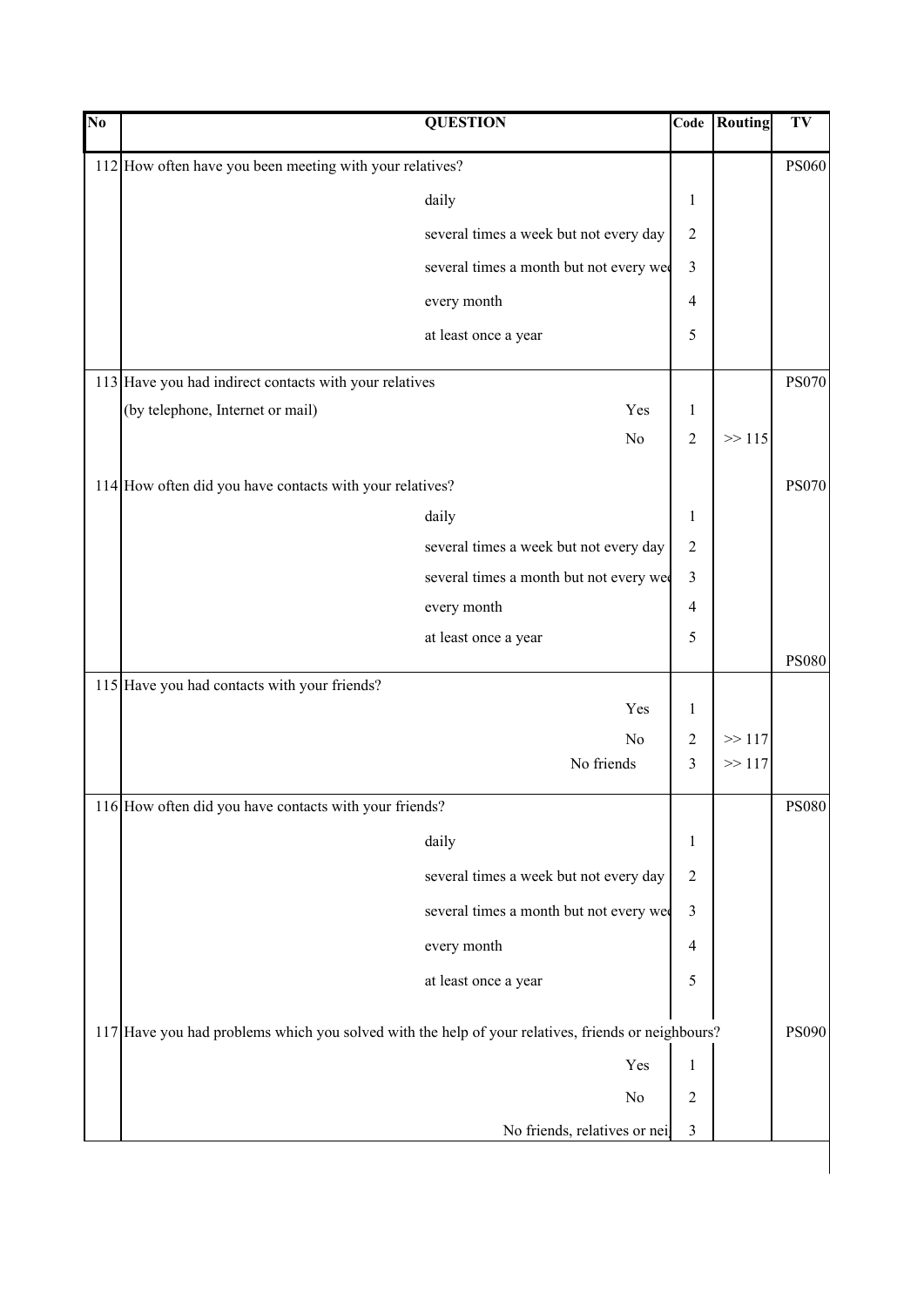| No | <b>QUESTION</b>                                                                               | Code           | <b>Routing</b> | TV           |
|----|-----------------------------------------------------------------------------------------------|----------------|----------------|--------------|
|    | 3. PARTICIPATION IN FORMAL AND INFORMAL ACTIVITIES                                            |                |                |              |
|    | <b>DURING 2005</b>                                                                            |                |                |              |
|    | 118 Did you participate voluntarily in charity activities?                                    |                |                | <b>PS100</b> |
|    | Yes                                                                                           | $\mathbf{1}$   |                |              |
|    | No                                                                                            | $\overline{2}$ | >> 120         |              |
|    | 119 How often did you participate voluntarily in charity activities?                          |                |                | <b>PS100</b> |
|    | daily                                                                                         | 1              |                |              |
|    | several times a week but not every day                                                        | 2              |                |              |
|    | several times a month but not every we                                                        | 3              |                |              |
|    | every month                                                                                   | 4              |                |              |
|    | at least once a year                                                                          | 5              |                |              |
|    | 120 Did you take part in events organised by political parties or trade unions?               |                |                | <b>PS110</b> |
|    | Yes                                                                                           | 1              |                |              |
|    | No                                                                                            | 2              |                |              |
|    | 121 Did you participate in activities of organisations connected with your profession?        |                |                | <b>PS120</b> |
|    | (unions, associations, etc.)<br>Yes                                                           | 1              |                |              |
|    | No                                                                                            | 2              |                |              |
|    | 122 Did you take part in activities of religious organisations?                               |                |                | <b>PS130</b> |
|    | Yes                                                                                           | 1              |                |              |
|    | No                                                                                            | $\overline{2}$ |                |              |
|    | 123 Did you take part in your free time in the activity of clubs according to your interests? |                |                | <b>PS140</b> |
|    | Yes                                                                                           | 1              |                |              |
|    | No                                                                                            | $\overline{2}$ |                |              |
|    | 124 Did you take part in avtivities and events of charity organisations such as               |                |                |              |
|    | the Red Cross, UNESCO, etc.?                                                                  |                |                | <b>PS150</b> |
|    | Yes                                                                                           | $\mathbf{1}$   |                |              |
|    | No                                                                                            | $\overline{2}$ |                |              |
|    | 125 Did you take part in activities of other organisations not mentioned till now?            |                |                | <b>PS160</b> |
|    | Yes                                                                                           | $\mathbf{1}$   |                |              |
|    | No                                                                                            | $\overline{c}$ |                |              |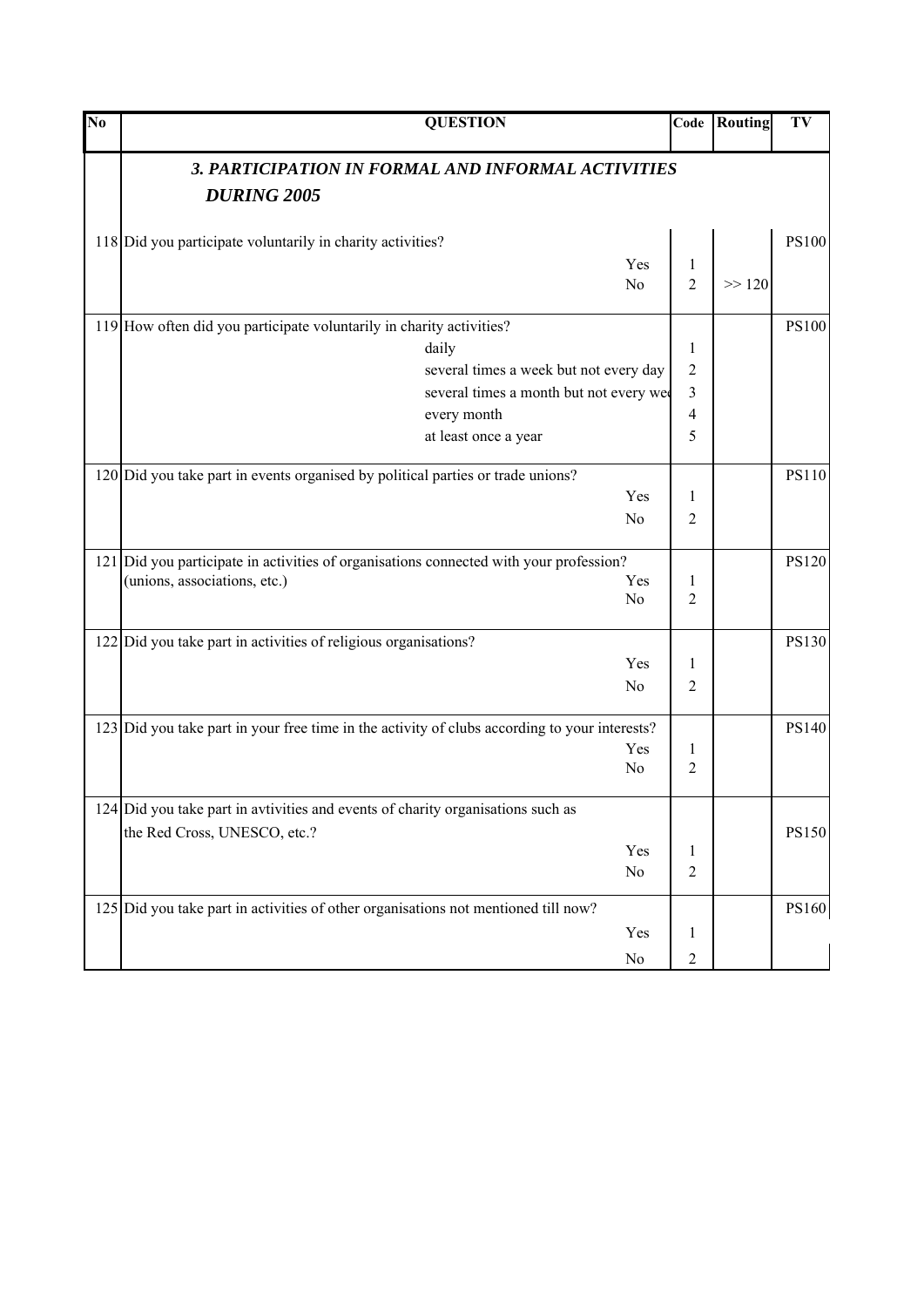| $\overline{\text{No}}$ | <b>QUESTION</b>                                                                       | Code           | Routing | TV |  |
|------------------------|---------------------------------------------------------------------------------------|----------------|---------|----|--|
|                        | <b>END OF THE INTERVIEW</b>                                                           |                |         |    |  |
|                        | Interviewer: The following questions concern the length and quality of the interview! |                |         |    |  |
|                        | 1 Length of the interview (in minutes)                                                |                |         |    |  |
|                        | (fill in the same data on the title page)                                             |                |         |    |  |
| 2                      | Which questions were difficult for the interviewed persons?                           | Questic        |         |    |  |
|                        | (show at most 10 questions)                                                           | Questic        |         |    |  |
|                        |                                                                                       | Questic        |         |    |  |
|                        |                                                                                       | Questic        |         |    |  |
|                        |                                                                                       | Questic        |         |    |  |
|                        |                                                                                       | Questic        |         |    |  |
|                        |                                                                                       | Questic        |         |    |  |
|                        |                                                                                       | Questic        |         |    |  |
|                        |                                                                                       | Questic        |         |    |  |
|                        |                                                                                       | Questic        |         |    |  |
|                        |                                                                                       |                |         |    |  |
| $\overline{3}$         | What is your estimate of the interview?<br>Very good                                  | 1              |         |    |  |
|                        | Good                                                                                  | $\overline{c}$ |         |    |  |
|                        | Satisfactory                                                                          | 3              |         |    |  |
|                        | Bad                                                                                   | 4              |         |    |  |
|                        | Very bad                                                                              | 5              |         |    |  |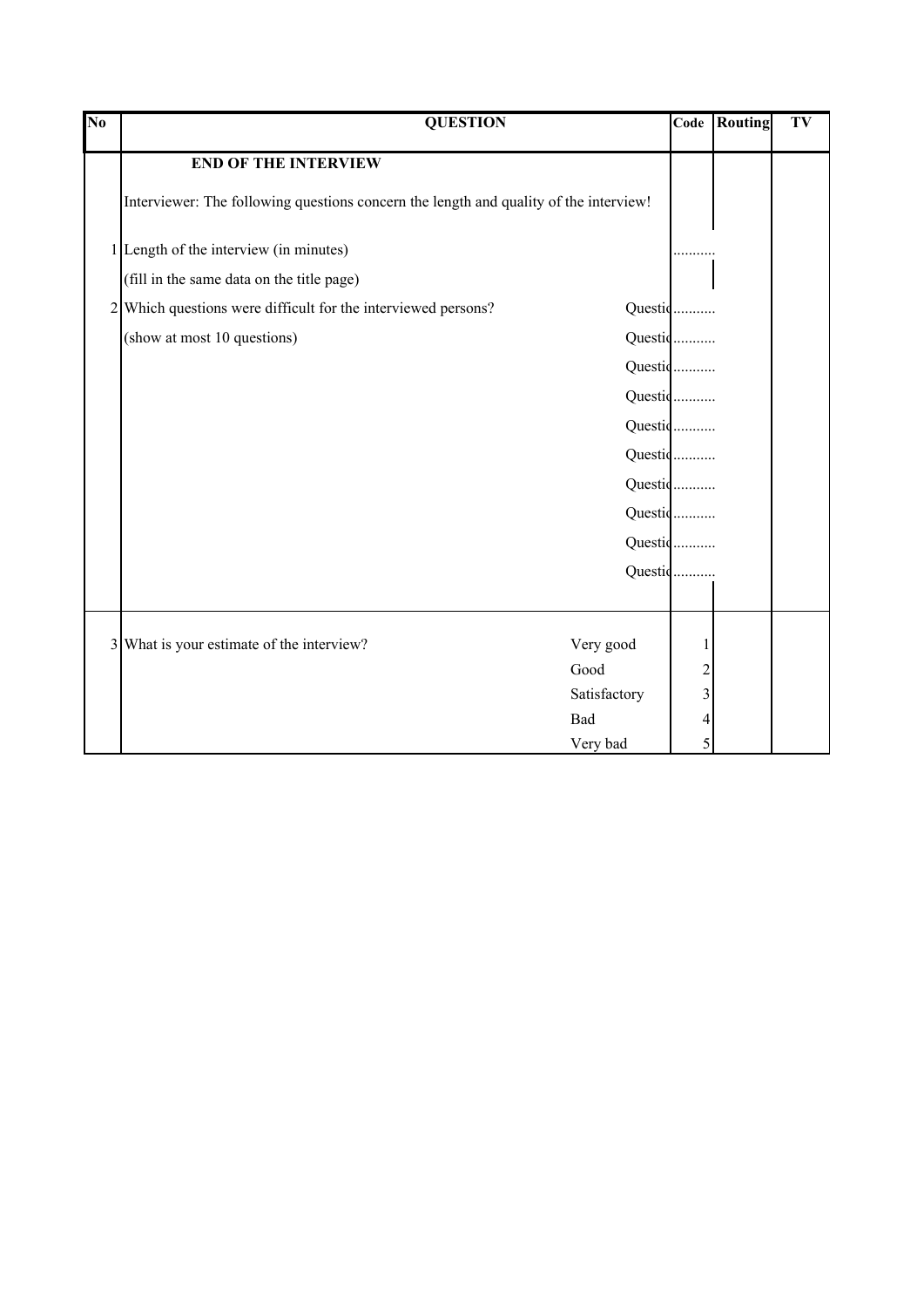## **NATIONAL STATISTICAL INSTITUTE**

## STATISTICS AND LIVING CONDITIONS

#### *(EU \_ SILC PROJECT)*

# *Crosssectional Survey*

# HOUSEHOLD QUESTIONNAIRE

| Region                                                                    | 1. Updating of addresses                            |                                                  |  |  |  |  |
|---------------------------------------------------------------------------|-----------------------------------------------------|--------------------------------------------------|--|--|--|--|
| Town, village                                                             | 1.1. The address exists                             | $11 \gg q.2$                                     |  |  |  |  |
| No of the cluster in the region                                           | 1.2. The address does not exist                     | 21                                               |  |  |  |  |
| No of the household in the cluster                                        | 1.3. Uninhabited dwelling                           | 22                                               |  |  |  |  |
|                                                                           | 1.4. Dwelling used for other purposes               |                                                  |  |  |  |  |
| No of the household in the                                                | (office, shop, etc.)                                | 23                                               |  |  |  |  |
| national sample                                                           |                                                     |                                                  |  |  |  |  |
|                                                                           | <b>For answers 21, 22 or 23 - end of interview!</b> |                                                  |  |  |  |  |
|                                                                           | 2. Is the interview carried out with the household: |                                                  |  |  |  |  |
| Dates of visit:                                                           | 2.1. Yes                                            | $11 \gg q.3$                                     |  |  |  |  |
|                                                                           | 2.2. No, the HH rejects to participate              | 21                                               |  |  |  |  |
| first<br>$\ldots \ldots \ldots \ldots \ldots \ldots \ldots \ldots$ / 2005 | 2. 3. No, the HH is absent during the               |                                                  |  |  |  |  |
| second // 2005                                                            | survey period                                       | 22                                               |  |  |  |  |
|                                                                           | 2.4. No, impossible contact with the HH             |                                                  |  |  |  |  |
|                                                                           | (illness, other causes)                             | 23                                               |  |  |  |  |
|                                                                           | 2.5. Other causes                                   | 24                                               |  |  |  |  |
| Interviewer:                                                              |                                                     |                                                  |  |  |  |  |
| Supervisor:                                                               |                                                     | For answers 21, 22, 23 or 24 - end of interview! |  |  |  |  |
|                                                                           |                                                     |                                                  |  |  |  |  |

April-May 2006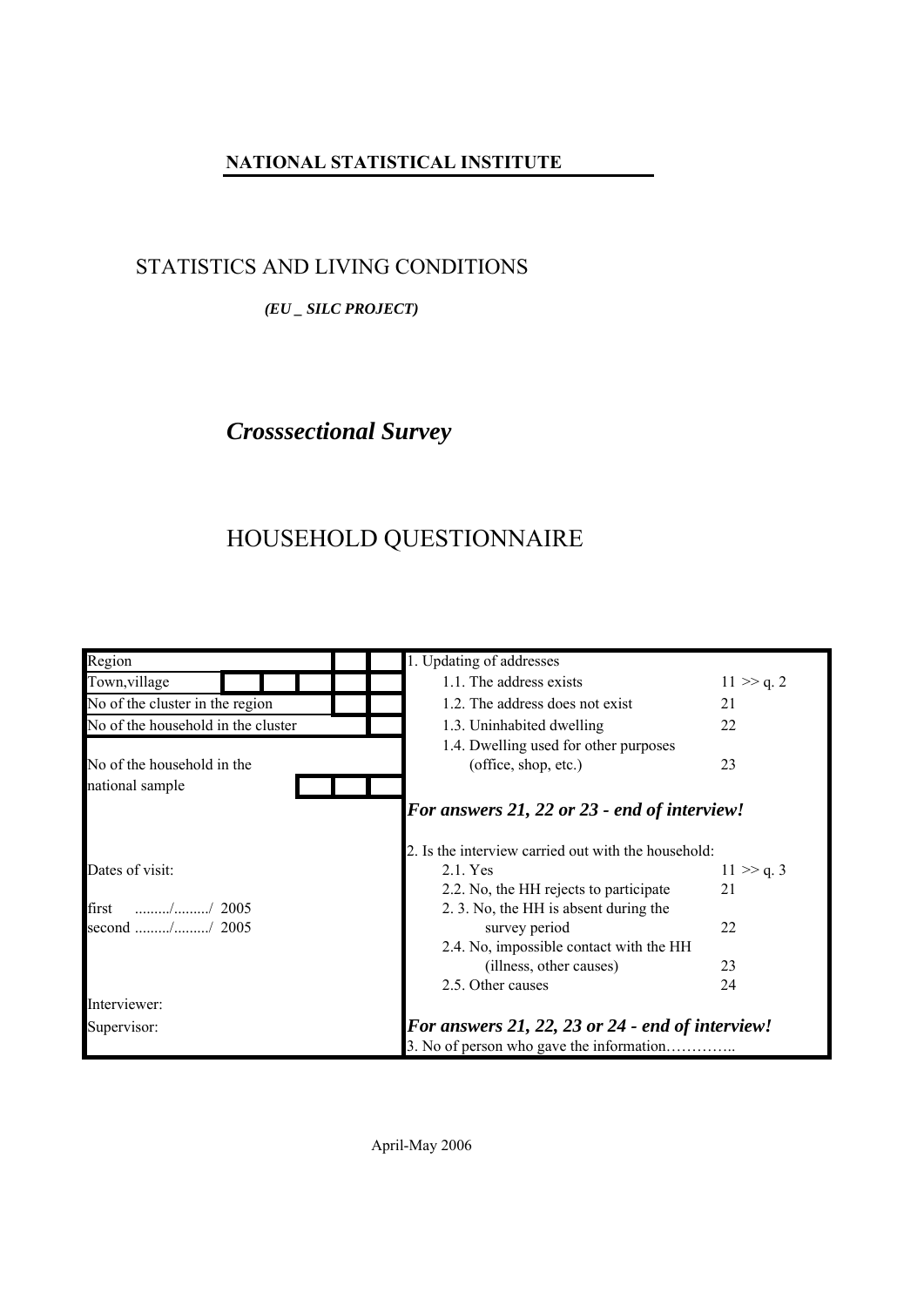#### **HOUSEHOLD REGISTER - Phase I**

|                |       |                                 | <b>RB030</b> | <b>RB070</b> | <b>RB080</b> | PB210   | <b>PB220A</b> | <b>PB220B</b> | <b>RB220</b> | <b>RB230</b> | <b>RB090</b> | PB190               | <b>PB200</b>                     | <b>RB240</b> |
|----------------|-------|---------------------------------|--------------|--------------|--------------|---------|---------------|---------------|--------------|--------------|--------------|---------------------|----------------------------------|--------------|
|                |       | Relation to household           | Personal     | Month of     | Year of      | Country |               | Citizenship   | No of        | No of        | Sex          |                     | De jure marital De facto marital | No of        |
|                | No No | head                            | number       | birth        | birth        | of      |               |               | person's     | person's     |              | status              | status                           | spouse of    |
|                |       | Row person 1. Household head    |              |              |              | birth   | First         | Second        | father       | mother       | 1.Male       |                     |                                  | the person   |
|                |       | 2. Spouse                       |              |              |              |         |               |               |              |              |              | 2. Female 1. Single | 1. In marriage                   |              |
|                |       | 3. Son, daughter                |              |              |              |         |               |               |              |              |              | 2. Married          | 2. Cohabiting                    |              |
|                |       | 4. Son, daughter in law         |              |              |              |         |               |               |              |              |              |                     |                                  |              |
|                |       |                                 |              |              |              |         |               |               |              |              |              | 3. Widowed          | 3. Single                        |              |
|                |       | 5. Grand son, daughter          |              |              |              |         |               |               |              |              |              |                     |                                  |              |
|                |       |                                 |              |              |              |         |               |               |              |              |              | 4. Divorced         |                                  |              |
|                |       | 6. Other relative               |              |              |              |         |               |               |              |              |              |                     |                                  |              |
|                |       | 7. Other person, not<br>related |              |              |              |         |               |               |              |              |              |                     |                                  |              |
|                |       |                                 |              |              |              |         |               |               |              |              |              |                     |                                  |              |
| $\overline{2}$ |       |                                 |              |              |              |         |               |               |              |              |              |                     |                                  |              |
|                |       |                                 |              |              |              |         |               |               |              |              |              |                     |                                  |              |
|                |       |                                 |              |              |              |         |               |               |              |              |              |                     |                                  |              |
|                |       |                                 |              |              |              |         |               |               |              |              |              |                     |                                  |              |
| $\mathbf{D}$   |       |                                 |              |              |              |         |               |               |              |              |              |                     |                                  |              |
|                |       |                                 |              |              |              |         |               |               |              |              |              |                     |                                  |              |
| 8              |       |                                 |              |              |              |         |               |               |              |              |              |                     |                                  |              |
|                |       |                                 |              |              |              |         |               |               |              |              |              |                     |                                  |              |

**Interviewer** In questions **RB220, RB230 и RB240 FILL IN - 2** , if the father, mother or spouse are not household members!!

In all other cases fill in the number from col. 2 - No of person.

| Code table 1. for questions | <b>PB210,</b>  | <b>PB220A</b><br>, PB220B |                                    |
|-----------------------------|----------------|---------------------------|------------------------------------|
| 01. Bulgaria                | 10. France     | 19. Nederland             | 28. Norway                         |
| 02. Greece                  | 11. Spain      | 20. Finland               | 29. Countries of former Jugoslavia |
| 03. Turkey                  | 12. Portugal   | 21. Poland                | 30. Other European country         |
| 04. Romania                 | 13. Italy      | 22. Belgium               | 31. African country                |
| 05. Hungary                 | 14. Luxembourg | 23. Estonia               | 32. US                             |
| 06. Check Rep.              | 15. UK         | 24. Lithonia              | 33. Canada                         |
| 07. Slovakia                | 16. Ireland    | 24. Latvia                | 34. Central and South America      |
| 08. Germany                 | 17. Sweden     | 26. Cyprus                | 35. Near and Far East              |
| 09. Austria                 | 18. Denmark    | 27. Switzerland           | 36. Another country                |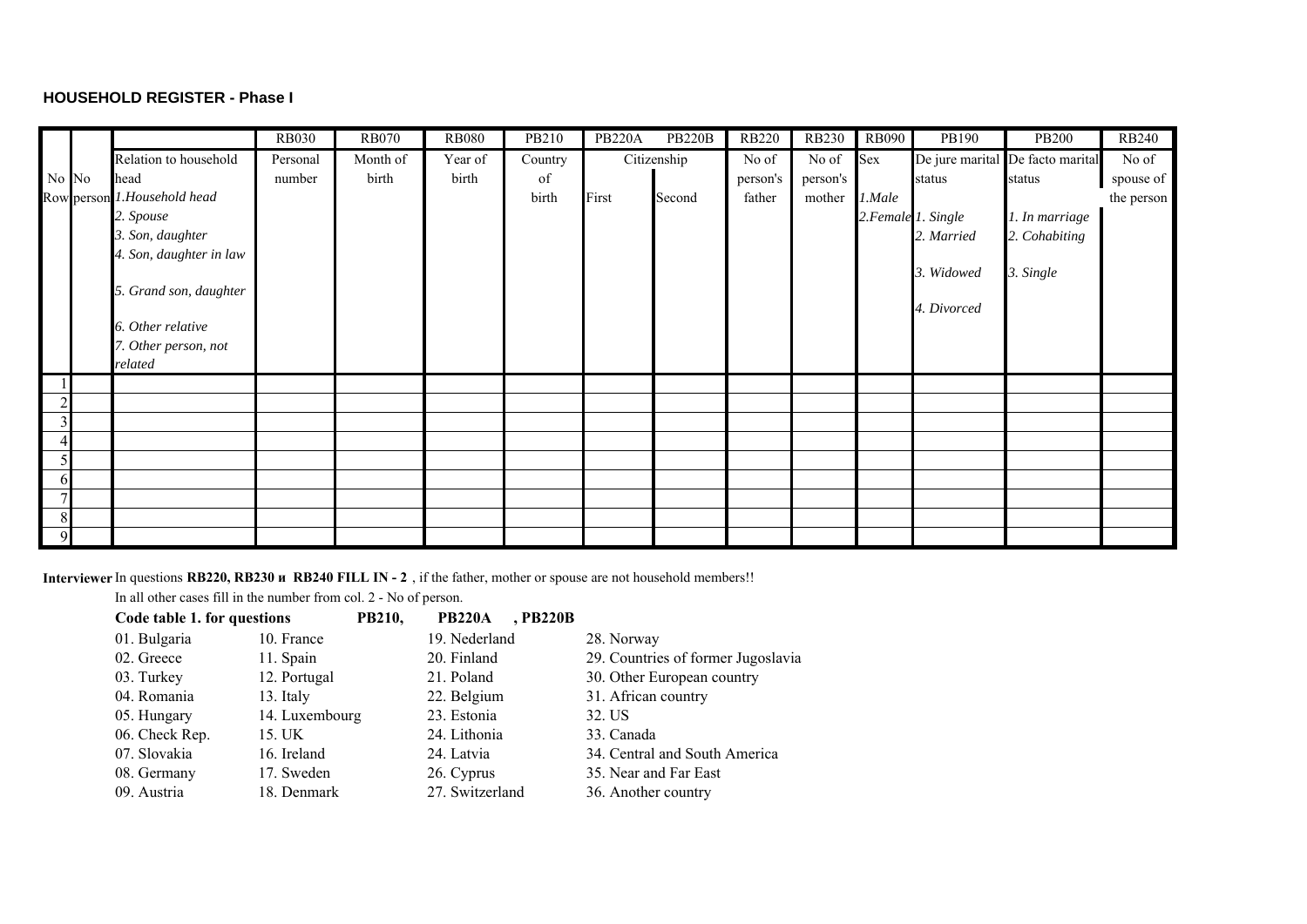#### **HOUSEHOLD REGISTER - Phase I**

|     |          | <b>RB200</b> | <b>RB160</b>  | <b>RB210</b>                            | <b>PE040</b> | <b>PE030</b>            | <b>PE010</b> | <b>PE020</b> | <b>RB245</b> | RL010 RL020  |              | <b>RL030</b> | <b>RL040</b>                                | <b>RL050</b> | <b>RL060</b> |
|-----|----------|--------------|---------------|-----------------------------------------|--------------|-------------------------|--------------|--------------|--------------|--------------|--------------|--------------|---------------------------------------------|--------------|--------------|
|     | No       | Is the       | How many      | What category Highest                   |              | Year of                 | Is the       | At what      | Status of    |              |              |              | How many hours weekly your child spends at: |              |              |
|     | No pers. | person       |               | months has the person in at educational |              | graduation              | person       | level is     | the          | Creche,      | School       | Out of       | Other                                       | At home,     | At home,     |
| Raw |          | absent at    | the person    | the moment                              | degree       | of the highest studying |              | the person   | respon-      | kindergar-   |              | school       | centre                                      | cared for    | cared for    |
|     |          | the moment   | lived in the  | 1. Employed                             | completed    | education               | at the       | studying?    | dent         | ten, nursery |              | child centre | for                                         | by a nanny   | by grand     |
|     |          | 1. No        | HH during     | 2. Unemployed                           |              | degree                  | moment       |              |              | school       |              |              | children                                    | babysitter   | mother or    |
|     |          | 2. Yes,      | 2003          | 3. Pensioner                            | (see Code    |                         | l. Yes       | (see Code    |              |              |              |              |                                             |              | other HH     |
|     |          | temporarily  |               | . Other inactiv Table 2)                |              |                         | 2. No        | Table 2)     |              |              |              |              |                                             |              | member       |
|     |          |              | <b>Months</b> | person                                  |              |                         | >>RB245      |              |              | <b>Hours</b> | <b>Hours</b> | Hours        | <b>Hours</b>                                | <b>Hours</b> | <b>Hours</b> |
|     |          |              |               |                                         |              |                         |              |              |              |              |              |              |                                             |              |              |
|     |          |              |               |                                         |              |                         |              |              |              |              |              |              |                                             |              |              |
|     |          |              |               |                                         |              |                         |              |              |              |              |              |              |                                             |              |              |
|     |          |              |               |                                         |              |                         |              |              |              |              |              |              |                                             |              |              |
|     |          |              |               |                                         |              |                         |              |              |              |              |              |              |                                             |              |              |
| hl  |          |              |               |                                         |              |                         |              |              |              |              |              |              |                                             |              |              |
|     |          |              |               |                                         |              |                         |              |              |              |              |              |              |                                             |              |              |
|     |          |              |               |                                         |              |                         |              |              |              |              |              |              |                                             |              |              |
| Q   |          |              |               |                                         |              |                         |              |              |              |              |              |              |                                             |              |              |

#### **Code Table 2 for question PE020 and PE040**

1. Higher Ph.D. 8. Secondary 2.Higher "Master" 9. I degree professional qualification 4.Higher "Specialist" 10. I degree professional qualification (professional education after secondary) 11. Basic 6. III degree professional qualification 12. Primary **Interviewer:** (secondary special excluding SPVU) 13. Not completed primary For question **R245 fill in:** 

3.Higher "Bachelor" (professional vocational PVU after completed basic)

5. IV degree professional qualification (professional vocational PVU after completed VI andVII class)

- 
- 

7. II degree professional qualification 14. Illiterate **1** for persons 16 and over years of age also fill in the individual questionnaire

(secondary professional vocational SPVU) **2** for children 0 to 12 years of age also fill in quest. RL010-RL060

**3** for all other persons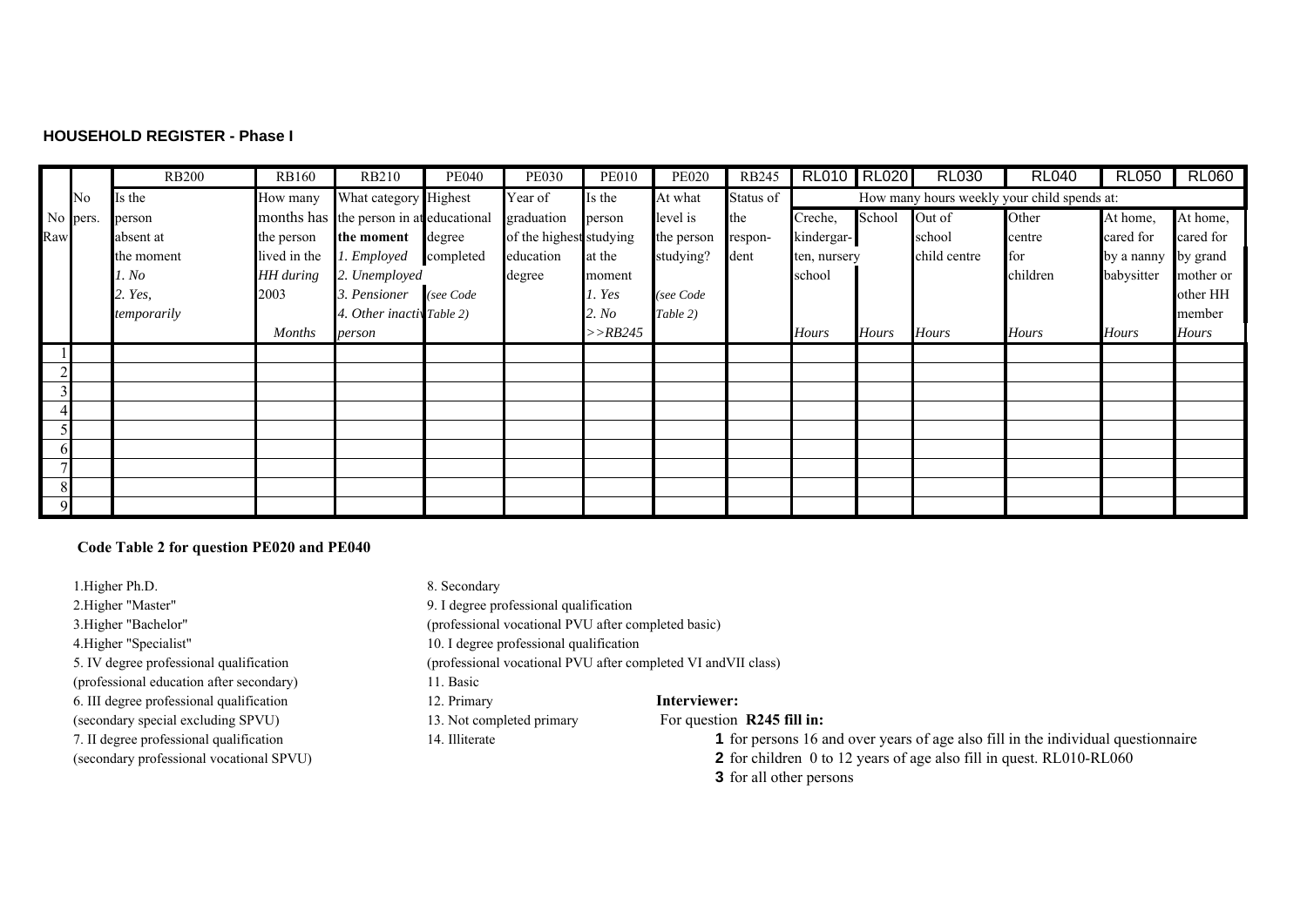| N <sub>0</sub> | Question                                                                                                                                                                                                                                                                                                                                  | Code                                                                                                                                                                                                                                                                      | <b>Routing</b> | TV                           |
|----------------|-------------------------------------------------------------------------------------------------------------------------------------------------------------------------------------------------------------------------------------------------------------------------------------------------------------------------------------------|---------------------------------------------------------------------------------------------------------------------------------------------------------------------------------------------------------------------------------------------------------------------------|----------------|------------------------------|
|                | <b>DWELLING AND LIVING CONDITIONS</b>                                                                                                                                                                                                                                                                                                     |                                                                                                                                                                                                                                                                           |                |                              |
| 1              | Type of dwelling                                                                                                                                                                                                                                                                                                                          |                                                                                                                                                                                                                                                                           |                | <b>HH010</b>                 |
|                | Detached house<br>Part of house<br>Apartment in a building with less than 10 dwellings<br>Apartment in a building with more than 10 dwellings<br>Students/workers dormitory<br>Primitive/mobile home<br>Other (what?)                                                                                                                     | 1<br>$\overline{\mathbf{c}}$<br>$\frac{3}{4}$<br>$\frac{5}{6}$<br>7                                                                                                                                                                                                       |                |                              |
| 2              | Number of rooms used by the household<br>(not counting kitchen, WC, bathroom and rooms used for offices)                                                                                                                                                                                                                                  |                                                                                                                                                                                                                                                                           |                |                              |
|                | Number of rooms                                                                                                                                                                                                                                                                                                                           |                                                                                                                                                                                                                                                                           |                | <b>HH030</b>                 |
| 3<br>4<br>C    | Is there in the dwelling:<br>3.1. Running water<br>3.2. Hot water<br>3.3. Electricity<br>3.4. Sewage<br>3.5. Bathroom<br>3.6. Flush toilet<br>Does the building have a system for central heating?<br>Yes<br>N <sub>0</sub><br>How is the dwelling heated during the cold season?<br>5.1. Central heating<br>5.2. Electricity<br>5.3. Oil | N <sub>o</sub><br>Yes<br>$\overline{c}$<br>1<br>$\overline{c}$<br>1<br>$\overline{c}$<br>$\mathbf{1}$<br>$\overline{2}$<br>$\mathbf{1}$<br>$\sqrt{2}$<br>1<br>$\overline{2}$<br>1<br>1<br>$\overline{2}$<br>Yes<br>No<br>2<br>1<br>$\sqrt{2}$<br>1<br>$\overline{2}$<br>1 |                | <b>HH080</b><br><b>HH090</b> |
| 6<br>$\tau$    | 5.4. Gas<br>5.5. Coal<br>5.6. Wood<br>How much do you pay on the average monthly for heating<br>your dwelling during the cold season?<br>Do you restrict yourself when heating your dwelling?                                                                                                                                             | $\sqrt{2}$<br>1<br>$\sqrt{2}$<br>1<br>$\overline{2}$<br>$\mathbf{1}$<br>$\overline{2}$<br>1                                                                                                                                                                               |                | <b>HH050</b>                 |
|                | Yes<br>No                                                                                                                                                                                                                                                                                                                                 | $\mathbf{1}$<br>$\overline{c}$                                                                                                                                                                                                                                            |                |                              |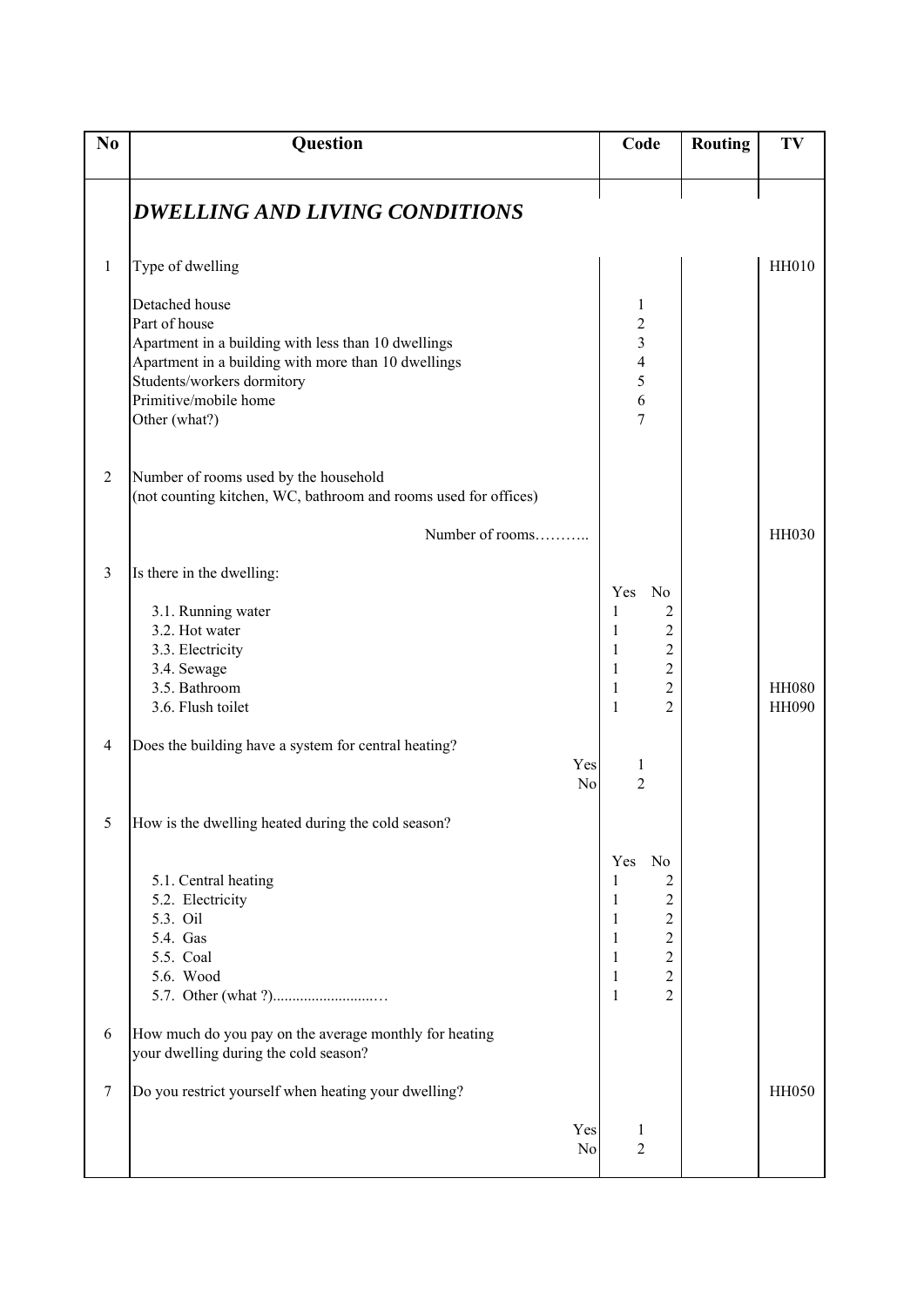| N <sub>0</sub> | Question                                                                  | Code                                       | Routing        | TV                           |
|----------------|---------------------------------------------------------------------------|--------------------------------------------|----------------|------------------------------|
|                |                                                                           |                                            |                |                              |
| $8\,$          | Do you have some of the following problems connected                      |                                            |                | <b>HH040</b>                 |
|                | with the dwelling:                                                        |                                            |                |                              |
|                |                                                                           | N <sub>0</sub><br>Yes                      |                |                              |
|                | 8.1. Leaking roof, damp walls, foundations                                | 2<br>1                                     |                | <b>HH040</b>                 |
|                | 8.2. Broken woodwork                                                      | $\overline{c}$<br>1                        |                | <b>HH040</b>                 |
|                | 8.3. Dark, insufficient light<br>8.4. Noisy (transport, noisy neighbours) | $\overline{c}$<br>1<br>$\overline{c}$<br>1 |                | <b>HS160</b><br><b>HS170</b> |
|                | 8.5. Insufficient in size                                                 | $\overline{2}$<br>1                        |                |                              |
|                |                                                                           |                                            |                |                              |
| 9              | Do you have some of the following problems connected with the             |                                            |                |                              |
|                | residential area (the village) where you live:                            |                                            |                |                              |
|                |                                                                           | Yes<br>N <sub>o</sub>                      |                |                              |
|                | 9.1. Bad condition of sidewalk and pavement                               | 1<br>2                                     |                |                              |
|                | 9.2. Not lighted streets                                                  | $\overline{c}$<br>1                        |                |                              |
|                | 9.3. Unclean environment                                                  | $\overline{c}$<br>1                        |                | <b>HS180</b>                 |
|                | 9.4. Irregular hauling-away of refuse                                     | $\overline{c}$<br>1                        |                |                              |
|                | 9.5. Frequent electricity cut-offs                                        | $\overline{c}$<br>$\mathbf{1}$             |                |                              |
|                | 9.6. Frequent water cut-offs                                              | $\overline{c}$<br>1<br>$\overline{2}$      |                |                              |
|                | 9.7. Insufficient number of shops<br>9.8. Insufficient transportation     | 1<br>$\overline{2}$<br>1                   |                |                              |
|                | 9.9. Risk of crime                                                        | $\overline{2}$<br>$\mathbf{1}$             |                | <b>HS190</b>                 |
|                |                                                                           |                                            |                |                              |
| 10             | Is your household an owner or renter of the dwelling?                     |                                            |                |                              |
|                |                                                                           |                                            |                |                              |
|                | Owner                                                                     | 1                                          | >> 11          | HH020                        |
|                | Renter of a private dwelling (free rent)                                  | $\overline{c}$<br>3                        | >> 19<br>>> 19 |                              |
|                | Renter of a state/municipal dwelling<br>Renter (user) without rent        | $\overline{4}$                             | >> 23          |                              |
|                |                                                                           |                                            |                |                              |
|                | <b>OWNERS</b>                                                             |                                            |                |                              |
|                |                                                                           |                                            |                |                              |
| 11             | In which year did you buy or get (by endowment, inheritance               |                                            |                |                              |
|                | or another means) the dwelling in which you live?                         |                                            |                | HH031                        |
|                |                                                                           |                                            |                |                              |
|                |                                                                           |                                            |                |                              |
| 12             |                                                                           |                                            |                |                              |
|                | Do you pay a loan with which you bought the dwelling?                     |                                            |                |                              |
|                | Yes                                                                       | 1                                          | >> 13          | <b>HH070</b>                 |
|                | No                                                                        | $\overline{2}$                             | >> 18          |                              |
|                |                                                                           |                                            |                |                              |
| 13             | During which year did you get the loan?                                   |                                            |                | <b>HH070</b>                 |
|                |                                                                           |                                            |                |                              |
| 14             | Initially for how many years were you supposed to repay the loan?         |                                            |                |                              |
|                |                                                                           |                                            |                | <b>HH070</b>                 |
|                |                                                                           |                                            |                |                              |
| 15             | Initially how much was the loan?                                          |                                            |                |                              |
|                | (without the interest)                                                    |                                            |                |                              |
|                | levs                                                                      |                                            |                | <b>HH070</b>                 |
|                |                                                                           |                                            |                |                              |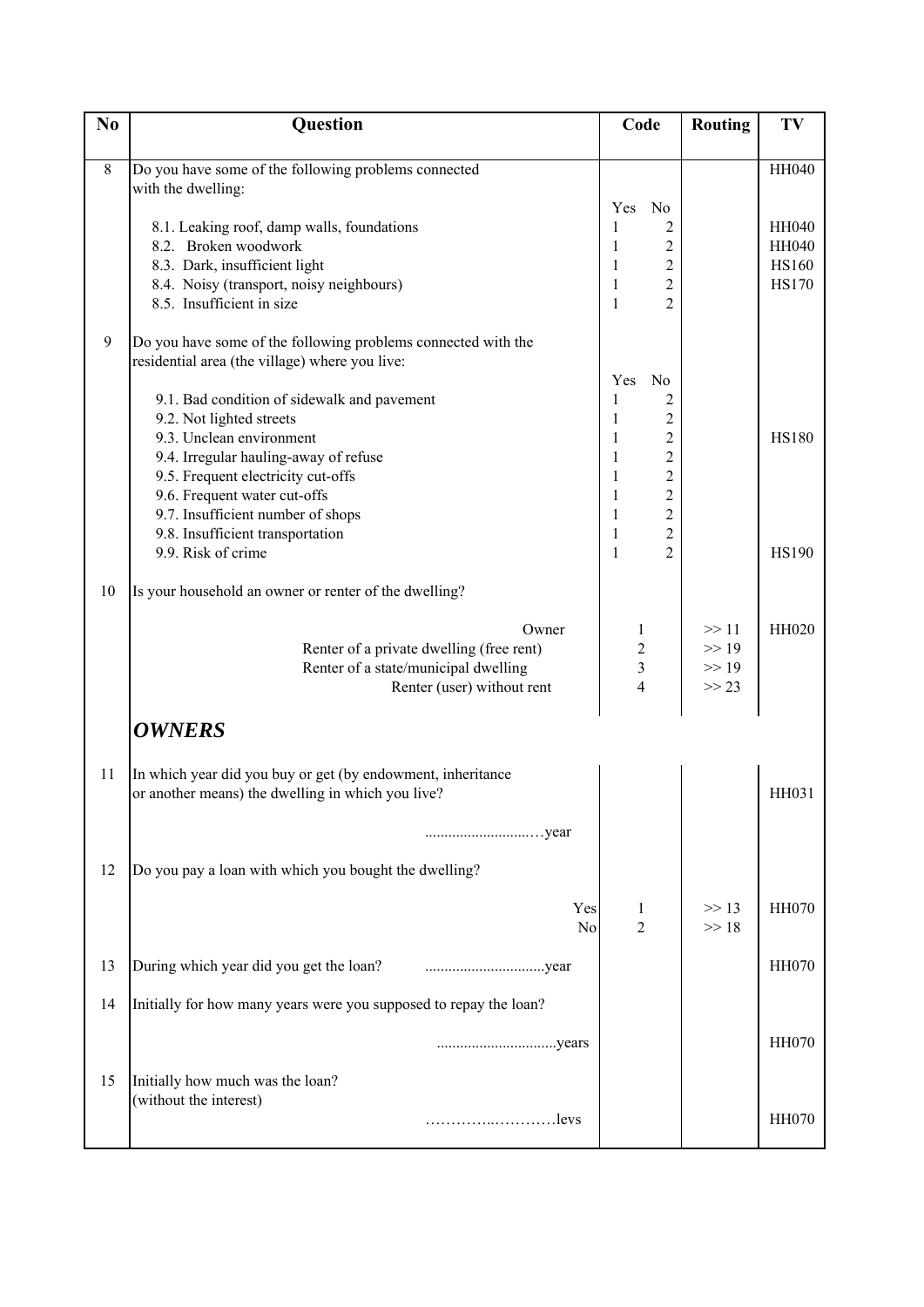| N <sub>0</sub> | <b>Question</b>                                                                                                                                                | Code                                       | <b>Routing</b>     | TV           |
|----------------|----------------------------------------------------------------------------------------------------------------------------------------------------------------|--------------------------------------------|--------------------|--------------|
|                |                                                                                                                                                                |                                            |                    |              |
| 16             | What is the interest you are paying now?<br>(show the present interest, not the one with which<br>you took the loan)                                           |                                            |                    |              |
|                |                                                                                                                                                                |                                            |                    |              |
| 17             | What is the sum of your monthly repayment of the loan?<br>(total principal+interest)                                                                           |                                            |                    |              |
|                |                                                                                                                                                                |                                            |                    | <b>HH070</b> |
| 18             | If you were a renter of this dwelling how much<br>would you pay monthly as a rent?                                                                             |                                            |                    | HH061        |
|                | 2. I do not know                                                                                                                                               |                                            | $>> 25$<br>$>> 25$ |              |
|                | <i><b>RENTERS</b></i>                                                                                                                                          |                                            |                    |              |
| 19             | Since which year are you renting this dwelling?                                                                                                                |                                            |                    |              |
|                |                                                                                                                                                                |                                            |                    | HH031        |
| 20             | What is your monthly rent?<br>(If expenditures for heating, electricity, water, telephone and other<br>services are included, show if possible only the rent!) |                                            |                    | <b>HH060</b> |
|                | 20.1. Show the whole rent regardless of the fact that part of it might<br>be paid by others: from the job, by relatives or others)                             |                                            |                    |              |
|                |                                                                                                                                                                |                                            |                    |              |
|                | 20. 2. If you do not know the real rent, show the net amount which<br>are paying.                                                                              |                                            |                    |              |
|                |                                                                                                                                                                |                                            |                    |              |
| 21             | Which of the expenditures shown are included in the rent?                                                                                                      | Yes<br>N <sub>0</sub>                      |                    |              |
|                | 21.1. Water                                                                                                                                                    | 1<br>2                                     |                    | <b>HH060</b> |
|                | 21.2. Electricity<br>21.3. Gas                                                                                                                                 | $\overline{c}$<br>1<br>$\overline{2}$<br>1 |                    | <b>HH070</b> |
|                | 21.4. Heating                                                                                                                                                  | $\overline{c}$<br>1                        |                    |              |
|                | 21.5. Hot water<br>21.6. Telephone                                                                                                                             | $\overline{c}$<br>1<br>$\overline{2}$<br>1 |                    |              |
|                | Interviewer: Check the answers on subquestions 21.1 to 21.6.                                                                                                   |                                            |                    |              |
|                | If there is Yes-1 on some of the subquestions $>>22$ .<br>If the answer is No-2 on all subquestions $\gg$ 25.                                                  |                                            |                    |              |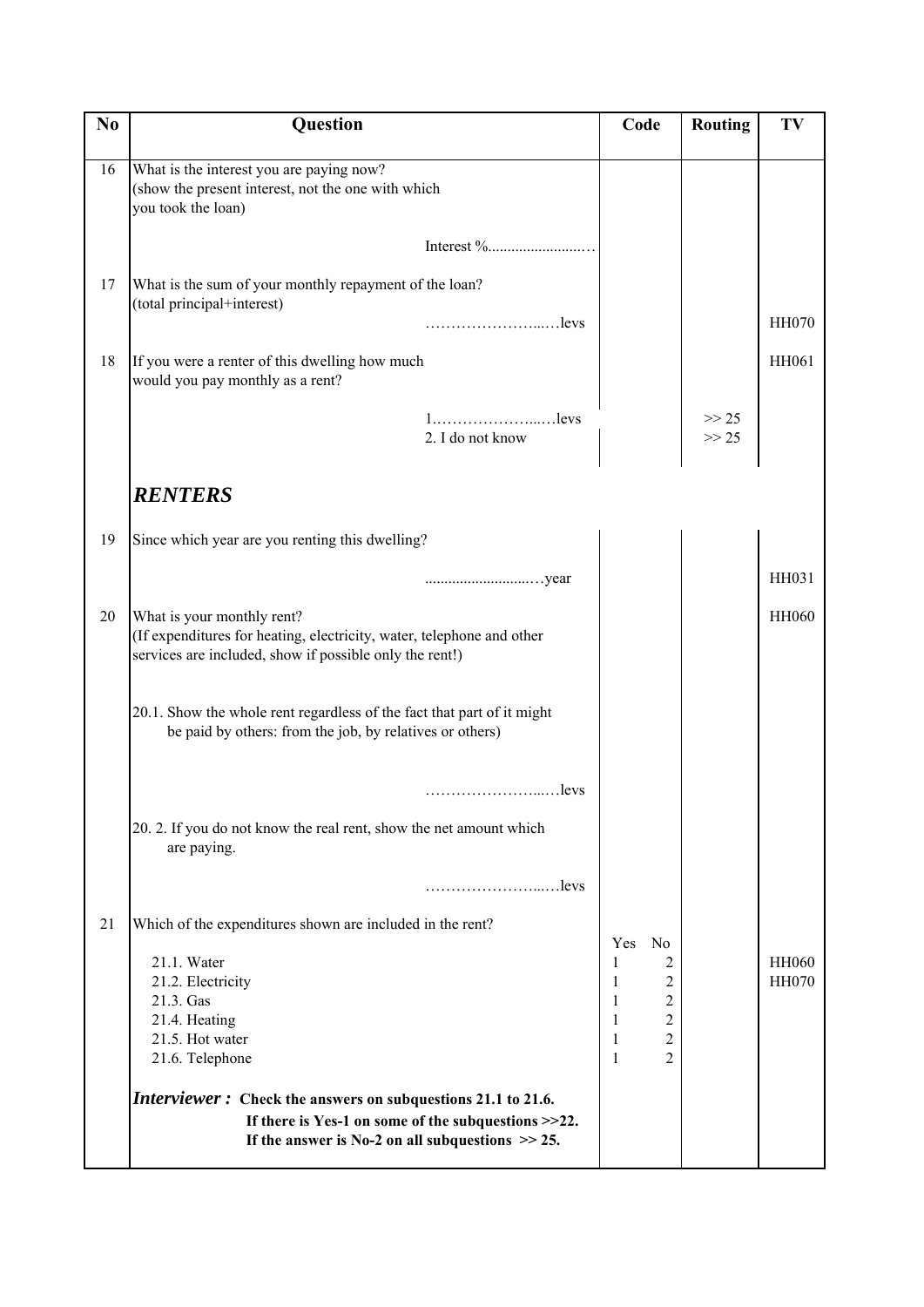| N <sub>0</sub> | Question                                                                                                                                                                                                                                                                          | Code                                                                                                                                                                                                                                      | <b>Routing</b> | TV                           |
|----------------|-----------------------------------------------------------------------------------------------------------------------------------------------------------------------------------------------------------------------------------------------------------------------------------|-------------------------------------------------------------------------------------------------------------------------------------------------------------------------------------------------------------------------------------------|----------------|------------------------------|
| 22             | What is the approximate amount of the payments                                                                                                                                                                                                                                    |                                                                                                                                                                                                                                           |                |                              |
|                | included in the rent?                                                                                                                                                                                                                                                             |                                                                                                                                                                                                                                           |                | <b>HH060</b>                 |
|                | Monthly amount                                                                                                                                                                                                                                                                    |                                                                                                                                                                                                                                           | >> 25          | <b>HH070</b>                 |
| 23             | From which year are you living in this dwelling without paying rent?                                                                                                                                                                                                              |                                                                                                                                                                                                                                           |                |                              |
|                |                                                                                                                                                                                                                                                                                   |                                                                                                                                                                                                                                           |                | HH031                        |
| 24             | If you were the renter of this dwelling, how much according to you<br>would you pay monthly as a rent?                                                                                                                                                                            |                                                                                                                                                                                                                                           |                | HH061                        |
|                | $1, \ldots, \ldots, \ldots, \ldots, L$ evs<br>2. I do not know                                                                                                                                                                                                                    |                                                                                                                                                                                                                                           |                |                              |
|                | <b>OWNERS AND RENTERS</b>                                                                                                                                                                                                                                                         |                                                                                                                                                                                                                                           |                |                              |
| 25             | Which of the listed below expenditures have you made in 2005 for:                                                                                                                                                                                                                 |                                                                                                                                                                                                                                           |                |                              |
|                | 25.1. Heating<br>25.2. Electricity (without heating)<br>25.3. Cold water<br>25.4. Hot water<br>25.5. Telephone<br>25.6. Mobile phone<br>25.7. Other expenditures (lift, cleaner, guard, others)<br>25.8. Property tax and waste disposal<br>25.9. Insurance<br>25.10. Maintenance | Yes<br>N <sub>0</sub><br>2<br>1<br>$\overline{c}$<br>$\overline{c}$<br>1<br>$\overline{c}$<br>1<br>$\overline{c}$<br>1<br>$\overline{2}$<br>1<br>$\overline{c}$<br>1<br>$\overline{2}$<br>1<br>$\overline{2}$<br>1<br>$\overline{2}$<br>1 |                | <b>HH060</b><br><b>HH070</b> |
|                | <i>Interviewer:</i> Check the answers on subquestions 25.1 to 25.10.<br>If there is Yes-1 on some of the subquestions $>>26$ .                                                                                                                                                    |                                                                                                                                                                                                                                           |                |                              |
|                | If the answer is No-2 on all subquestions $\gg$ 28.                                                                                                                                                                                                                               |                                                                                                                                                                                                                                           |                |                              |
| 26             | What is the approximate monthly average amount of expenditures<br>made by your household during 2005 for:<br>(If some of these expenditures are made annually include 1/12 of them.<br>Include the expenditures only if they are not included in the rent!)                       |                                                                                                                                                                                                                                           |                | <b>HH070</b>                 |
|                | 26.1. Electricity (without heating)<br>levs                                                                                                                                                                                                                                       |                                                                                                                                                                                                                                           |                |                              |
|                | 26.2. Water                                                                                                                                                                                                                                                                       |                                                                                                                                                                                                                                           |                |                              |
|                | 26.3. Telephone                                                                                                                                                                                                                                                                   |                                                                                                                                                                                                                                           |                |                              |
|                | 26.4. Mobile phone                                                                                                                                                                                                                                                                |                                                                                                                                                                                                                                           |                |                              |
|                | 26.5. Heating<br>levs<br>26.6. Hot water                                                                                                                                                                                                                                          |                                                                                                                                                                                                                                           |                |                              |
|                | 26.7. Other expenses                                                                                                                                                                                                                                                              |                                                                                                                                                                                                                                           |                |                              |
|                | 26.8. Property tax and waste disposal                                                                                                                                                                                                                                             |                                                                                                                                                                                                                                           |                |                              |
|                | 26.9. Insurance                                                                                                                                                                                                                                                                   |                                                                                                                                                                                                                                           |                |                              |
|                | 26.10. Maintenance<br>levs                                                                                                                                                                                                                                                        |                                                                                                                                                                                                                                           |                |                              |
|                |                                                                                                                                                                                                                                                                                   |                                                                                                                                                                                                                                           |                |                              |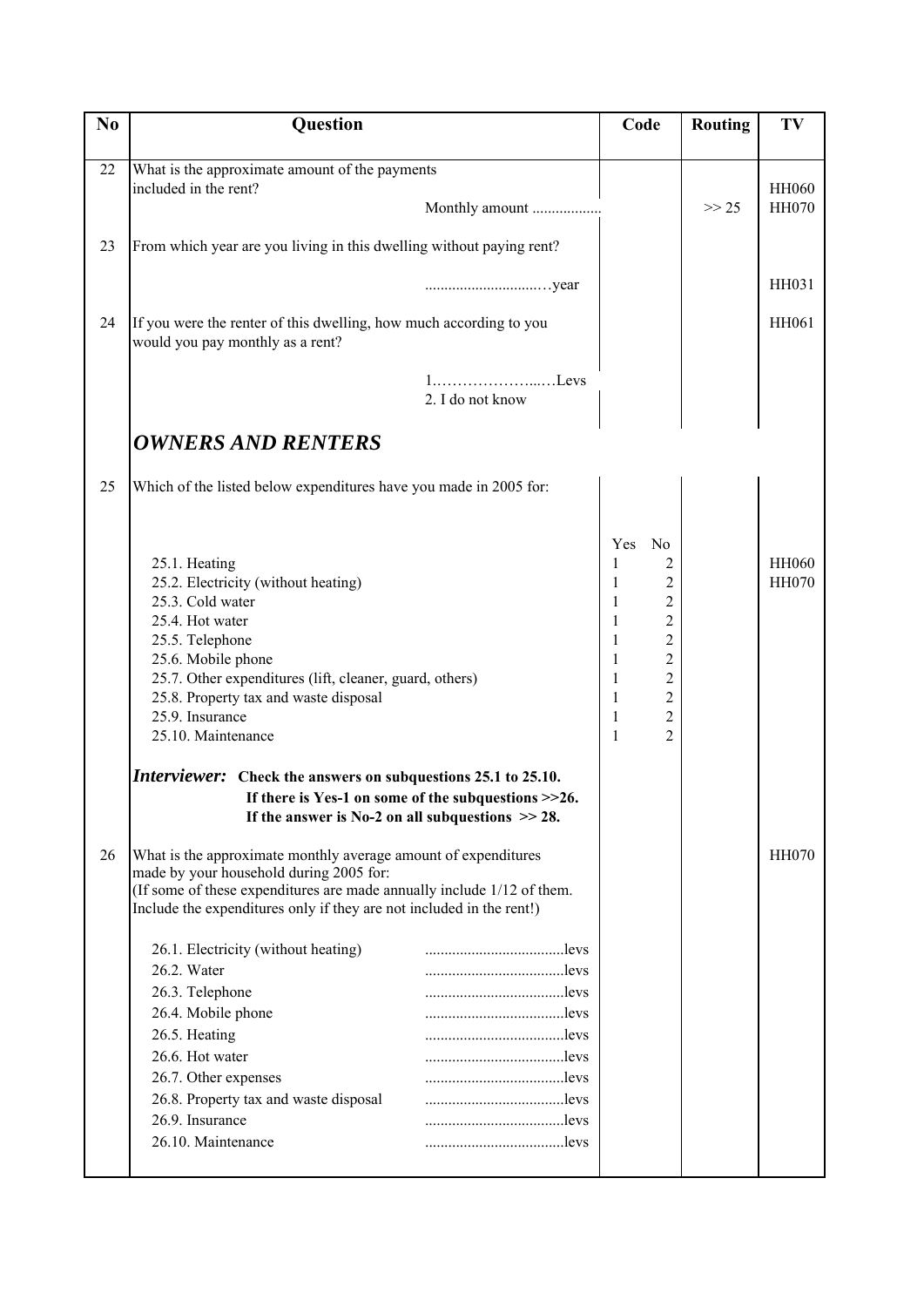| N <sub>0</sub> |                                                                                                                                                                                  | Question                      |                                                                                                               | Code                         | <b>Routing</b>                   | TV           |
|----------------|----------------------------------------------------------------------------------------------------------------------------------------------------------------------------------|-------------------------------|---------------------------------------------------------------------------------------------------------------|------------------------------|----------------------------------|--------------|
|                |                                                                                                                                                                                  |                               |                                                                                                               |                              |                                  |              |
| 27             | Having in mind all dwelling expenditures for 2005 (loan repayment,<br>expenditures for current maintenance, insurance) how do they<br>effect your household financial situation? |                               |                                                                                                               |                              |                                  |              |
|                |                                                                                                                                                                                  |                               | They burden it heavily                                                                                        | 1                            |                                  | <b>HS140</b> |
|                |                                                                                                                                                                                  |                               | They burden it lightly                                                                                        | $\overline{2}$               |                                  |              |
|                |                                                                                                                                                                                  |                               | They don't burden it at all                                                                                   | $\overline{\mathbf{3}}$      |                                  |              |
|                | POSSESSION OF ITEMS FOR LASTING USE                                                                                                                                              |                               |                                                                                                               |                              |                                  |              |
| 28             | Does your household possess some of the items listed below?                                                                                                                      |                               |                                                                                                               |                              |                                  |              |
|                |                                                                                                                                                                                  |                               |                                                                                                               | Yes<br>N <sub>o</sub>        |                                  |              |
|                | 28.1. Telephone                                                                                                                                                                  |                               |                                                                                                               | 1<br>2                       |                                  | <b>HS070</b> |
|                | 28.2. Colour TV                                                                                                                                                                  |                               |                                                                                                               | $\overline{c}$               |                                  | <b>HS080</b> |
|                | 28.3. Computer                                                                                                                                                                   |                               |                                                                                                               | $\overline{c}$<br>1          |                                  | <b>HS090</b> |
|                | 28.4. Washing machine                                                                                                                                                            |                               |                                                                                                               | $\overline{2}$<br>1          |                                  | <b>HS100</b> |
|                | 28.5. Private car                                                                                                                                                                |                               |                                                                                                               | $\overline{2}$<br>1          |                                  | <b>HS110</b> |
|                | Interviewer: Check the answers to subquestions 28.1 to 28.5.                                                                                                                     |                               | If there is Yes-1 on all of the subquestions $>>30$ .<br>If the answer is No-2 on some subquestions $\gg$ 29. |                              |                                  |              |
| 29             | If your household does not own some of the following items, what                                                                                                                 |                               |                                                                                                               |                              |                                  |              |
|                | is the main reason for this?                                                                                                                                                     |                               |                                                                                                               |                              |                                  |              |
|                | Items:                                                                                                                                                                           | Cannot                        | Does not want                                                                                                 | Uses                         | Other                            |              |
|                |                                                                                                                                                                                  | afford                        | to own                                                                                                        | given items                  | reasons                          |              |
|                | 29.1. Telephone                                                                                                                                                                  | 1                             | $\overline{c}$                                                                                                | 3                            | 4                                |              |
|                | 29.2. Colour TV                                                                                                                                                                  | $\mathbf{1}$<br>$\mathbbm{1}$ | $\overline{2}$<br>$\overline{c}$                                                                              | 3<br>3                       | $\overline{4}$<br>$\overline{4}$ |              |
|                | 29.3. Computer<br>29.4. Washing machine                                                                                                                                          | $\mathbf{1}$                  | $\overline{2}$                                                                                                | $\overline{\mathbf{3}}$      | $\overline{4}$                   |              |
|                | 29.5. Private car                                                                                                                                                                | 1                             | $\overline{2}$                                                                                                | 3                            | $\overline{4}$                   |              |
|                |                                                                                                                                                                                  |                               |                                                                                                               |                              |                                  |              |
| 30             | <b>FINANCIAL SITUATION OF THE HOUSEHOLD</b><br>Do you or anyone in your household have to repay other debts?                                                                     |                               |                                                                                                               |                              |                                  |              |
|                | (for purchase of another house, villa or car, education, etc.)                                                                                                                   |                               |                                                                                                               |                              |                                  |              |
|                |                                                                                                                                                                                  |                               | Yes<br>No                                                                                                     | 1<br>2                       | $>>$ 31<br>>> 32                 | <b>HS150</b> |
| 31             | How do they burden your household's financial situation?                                                                                                                         |                               |                                                                                                               |                              |                                  |              |
|                |                                                                                                                                                                                  |                               | A heavy burden                                                                                                | 1                            |                                  | <b>HS150</b> |
|                |                                                                                                                                                                                  |                               | Somewhat of a burden                                                                                          |                              |                                  |              |
|                |                                                                                                                                                                                  |                               | Not burden at all                                                                                             | $\overline{\mathbf{c}}$<br>3 |                                  |              |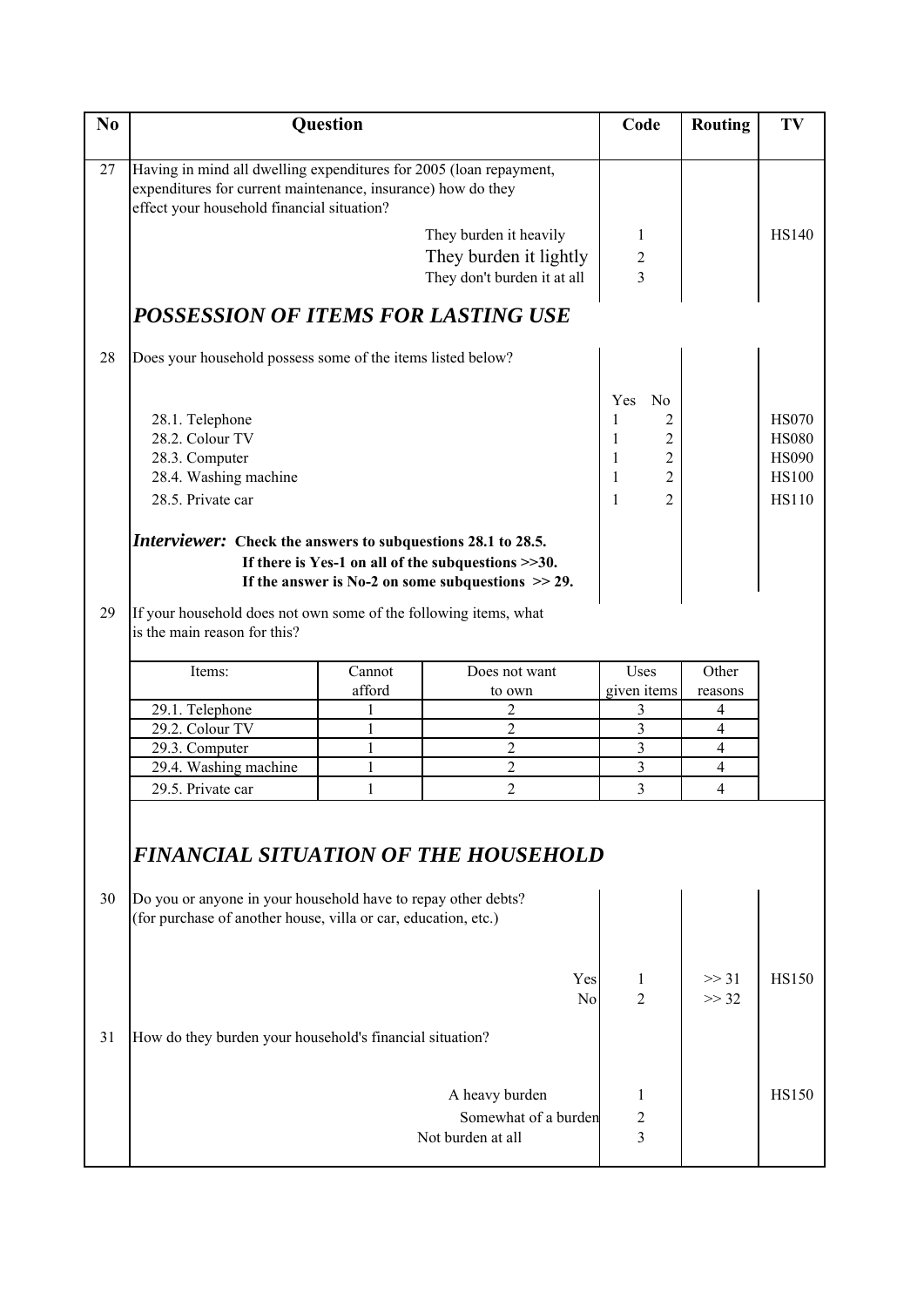| N <sub>0</sub> |                                                                                                                                                                                                                                                                                                                                                                                                                   | Question                        |                                                                                                                         | Code                                                                                                                                                       | <b>Routing</b>           | TV                                                                           |
|----------------|-------------------------------------------------------------------------------------------------------------------------------------------------------------------------------------------------------------------------------------------------------------------------------------------------------------------------------------------------------------------------------------------------------------------|---------------------------------|-------------------------------------------------------------------------------------------------------------------------|------------------------------------------------------------------------------------------------------------------------------------------------------------|--------------------------|------------------------------------------------------------------------------|
|                |                                                                                                                                                                                                                                                                                                                                                                                                                   |                                 |                                                                                                                         |                                                                                                                                                            |                          |                                                                              |
| 32<br>33       | Can you afford if you wish:<br>32.1. Paying for a week's annual holiday away of home<br>32.2. Eating meat, chicken or fish every second day (or their<br>vegetarian equivalent)<br>32.3. Buying new clothes<br>32.4. Keeping your home adequately warm<br>32.5. To go to the cinema, theatre, concert<br>32.6. To visit friends or to invite guests<br>If you have to make larger unplanned expenditures such as: |                                 |                                                                                                                         | Yes<br>No<br>2<br>1<br>2<br>1<br>$\overline{2}$<br>$\mathbf{1}$<br>$\overline{2}$<br>$\mathbf{1}$<br>$\overline{2}$<br>$\mathbf{1}$<br>$\overline{2}$<br>1 |                          | <b>HS040</b><br><b>HS050</b><br><b>HS060</b><br><b>HS050</b><br><b>HS060</b> |
|                | urgent repair of the car, new washing machine, frige, illness and others<br>how will your household manage?                                                                                                                                                                                                                                                                                                       |                                 | We will not be able to manage at all<br>With great difficulty<br>With difficulty<br>Without difficulty<br>I do not know | 1<br>$\overline{2}$<br>3<br>4<br>5                                                                                                                         |                          |                                                                              |
| 34             | Has your household been in arrears during 2005 for some of the<br>following payments?                                                                                                                                                                                                                                                                                                                             |                                 |                                                                                                                         |                                                                                                                                                            |                          | <b>HS020</b>                                                                 |
|                | Payments                                                                                                                                                                                                                                                                                                                                                                                                          | We do not have<br>such payments | Always                                                                                                                  | Sometimes                                                                                                                                                  | N <sub>0</sub>           |                                                                              |
|                | 34.1. Mortgage                                                                                                                                                                                                                                                                                                                                                                                                    | 1                               | $\overline{c}$                                                                                                          | 3                                                                                                                                                          | 4                        | <b>HS010</b>                                                                 |
|                | 34.2. Other loans                                                                                                                                                                                                                                                                                                                                                                                                 | 1                               | $\overline{c}$                                                                                                          | 3                                                                                                                                                          | $\overline{4}$           | <b>HS030</b>                                                                 |
|                | 34.3. House rent                                                                                                                                                                                                                                                                                                                                                                                                  | $\mathbf{1}$                    | $\overline{2}$                                                                                                          | 3                                                                                                                                                          | $\overline{4}$           | <b>HS010</b>                                                                 |
|                | 34.4. Heating                                                                                                                                                                                                                                                                                                                                                                                                     | 1                               | $\overline{c}$                                                                                                          | 3                                                                                                                                                          | $\overline{4}$           | <b>HS020</b>                                                                 |
|                | 34.5. Electricity                                                                                                                                                                                                                                                                                                                                                                                                 | 1                               | $\overline{2}$                                                                                                          | 3                                                                                                                                                          | 4                        | <b>HS020</b>                                                                 |
|                | 34.6. Water                                                                                                                                                                                                                                                                                                                                                                                                       | $\mathbf{1}$                    | $\overline{c}$                                                                                                          | 3                                                                                                                                                          | $\overline{\mathcal{A}}$ | <b>HS020</b>                                                                 |
|                | 34.7. Telephone                                                                                                                                                                                                                                                                                                                                                                                                   | $\mathbf{1}$                    | $\overline{2}$                                                                                                          | 3                                                                                                                                                          | $\overline{4}$           |                                                                              |
| 35             | Having in mind your household's total monthly income and the<br>different sources for each of its members would you say that you<br>manage to make ends meet?                                                                                                                                                                                                                                                     |                                 | With much difficulty                                                                                                    | 1                                                                                                                                                          |                          | <b>HS120</b>                                                                 |
|                |                                                                                                                                                                                                                                                                                                                                                                                                                   |                                 | With difficulty                                                                                                         | 2                                                                                                                                                          |                          |                                                                              |
|                |                                                                                                                                                                                                                                                                                                                                                                                                                   |                                 | With some difficulty                                                                                                    | 3                                                                                                                                                          |                          |                                                                              |
|                |                                                                                                                                                                                                                                                                                                                                                                                                                   |                                 | Comparatively easy                                                                                                      | 4                                                                                                                                                          |                          |                                                                              |
|                |                                                                                                                                                                                                                                                                                                                                                                                                                   |                                 | Easy                                                                                                                    | 5                                                                                                                                                          |                          |                                                                              |
|                |                                                                                                                                                                                                                                                                                                                                                                                                                   |                                 | Very easy                                                                                                               | 6                                                                                                                                                          |                          |                                                                              |
| 36             | According to you what is the minimal monthly income necessary for<br>your household to make both ends meet?                                                                                                                                                                                                                                                                                                       |                                 |                                                                                                                         |                                                                                                                                                            |                          |                                                                              |
|                |                                                                                                                                                                                                                                                                                                                                                                                                                   |                                 |                                                                                                                         |                                                                                                                                                            |                          | <b>HS130</b>                                                                 |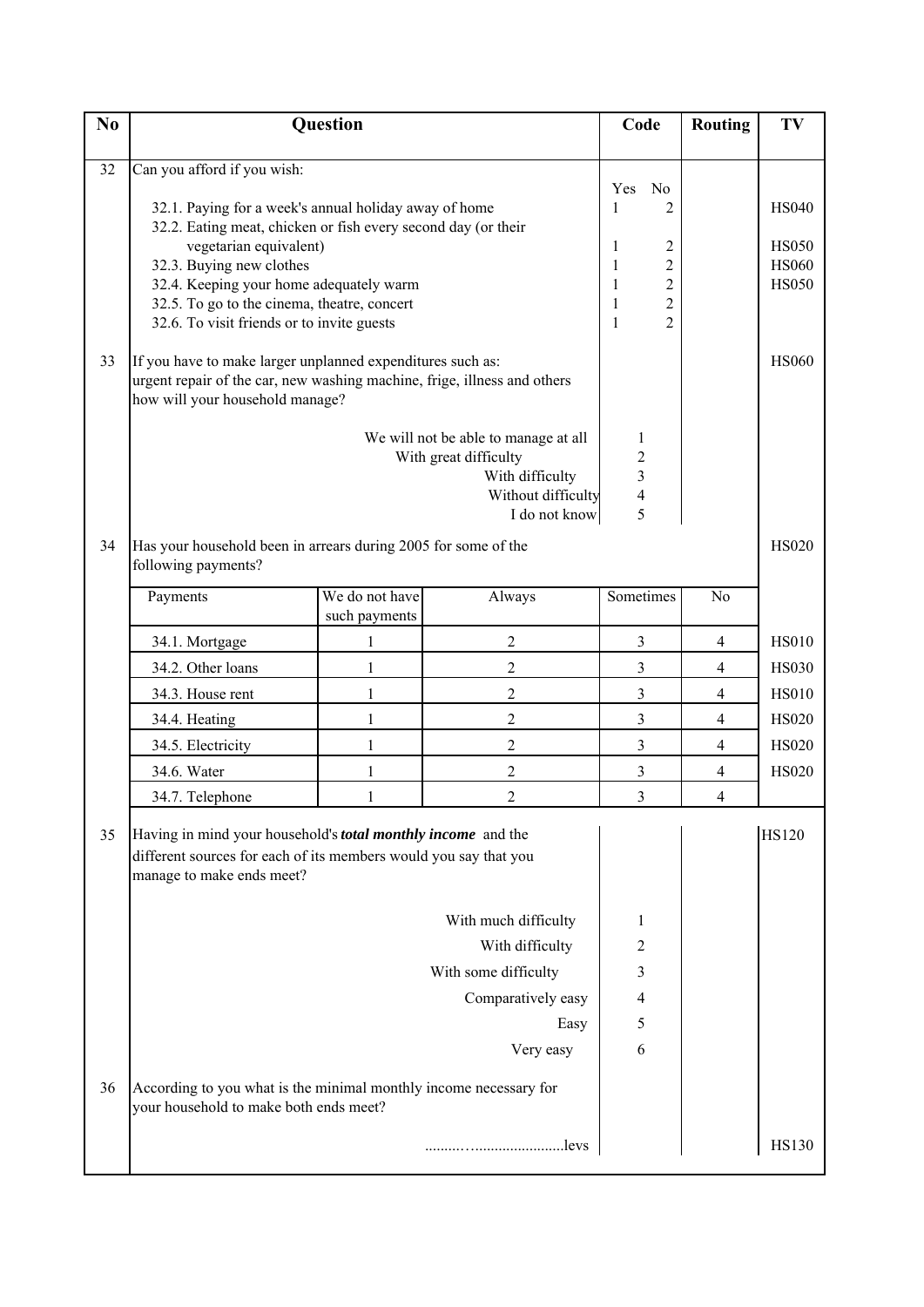| N <sub>0</sub> | <b>Question</b>                                                                                                                                                                                                                                                                                                                                                           | Code                                                                                                        | <b>Routing</b> | TV           |
|----------------|---------------------------------------------------------------------------------------------------------------------------------------------------------------------------------------------------------------------------------------------------------------------------------------------------------------------------------------------------------------------------|-------------------------------------------------------------------------------------------------------------|----------------|--------------|
|                | <b>SOCIAL TRANSFERS AND FAMILY BENEFITS</b>                                                                                                                                                                                                                                                                                                                               |                                                                                                             |                |              |
| 37             | Interviewer: Check whether there are children under 16 in the<br>household?<br>Yes<br>N <sub>o</sub>                                                                                                                                                                                                                                                                      | 1<br>$\overline{c}$                                                                                         | >> 38<br>>> 40 | HY070        |
| 38             | Did any of the children under 16 have his/her own source of<br>income during 2005 from:<br>38.1. Pension from deceased parent<br>38.2. Disability pension<br>38.3. Allowance from a parent<br>38.4. Fellowship                                                                                                                                                            | Yes<br>N <sub>0</sub><br>1<br>2<br>$\overline{c}$<br>1<br>$\overline{2}$<br>1<br>$\overline{2}$<br>1        |                | HY110        |
|                | <i>Interviewer:</i> Check the answers to subquestions 38.1 to 38.4.<br>If there is Yes-1 on some of the subquestions $>>39$ .<br>If the answer is No-2 on all subquestions $\gg$ 40.                                                                                                                                                                                      |                                                                                                             |                |              |
| 39             | What is the gross amount of these sources for 2005?<br>levs                                                                                                                                                                                                                                                                                                               |                                                                                                             |                | HY110        |
| 40             | Did you receive assistance payments for heating during 2005?<br>Yes<br>N <sub>o</sub>                                                                                                                                                                                                                                                                                     | 1<br>2                                                                                                      | >> 41<br>>> 43 | HY070        |
| 41             | How many months did you receive this assistance?                                                                                                                                                                                                                                                                                                                          |                                                                                                             |                |              |
| 42             | What is the average monthly amount of the heating assistance<br>payment?<br>levs                                                                                                                                                                                                                                                                                          |                                                                                                             |                | <b>HY070</b> |
| 43             | Have you or another member of the household received some of the<br>following social benefits during 2005 for:                                                                                                                                                                                                                                                            |                                                                                                             |                | HY070        |
|                | 43.1 Monthly monetary benefit for low income<br>43.2. Monthly payments for transportation costs<br>43.3. Monthly payments for paying municipal<br>rent<br>43.4. Monthly payment for stationary<br>telephone<br>43.5. Benefits for medical treatment and food<br>43.6. One-off payment for incidental<br>health, educational, communal and other needs<br>of the household | Yes<br>N <sub>0</sub><br>1<br>2<br>$\overline{2}$<br>1<br>2<br>1<br>2<br>1<br>$\overline{2}$<br>1<br>1<br>2 |                |              |
|                | Interviewe: Check the answers to subquestions 43.1 to 43.6.<br>If there is Yes-1 on some of the subquestions >>44.<br>If the answer is No-2 on all subquestions $\gg$ 45.                                                                                                                                                                                                 |                                                                                                             |                |              |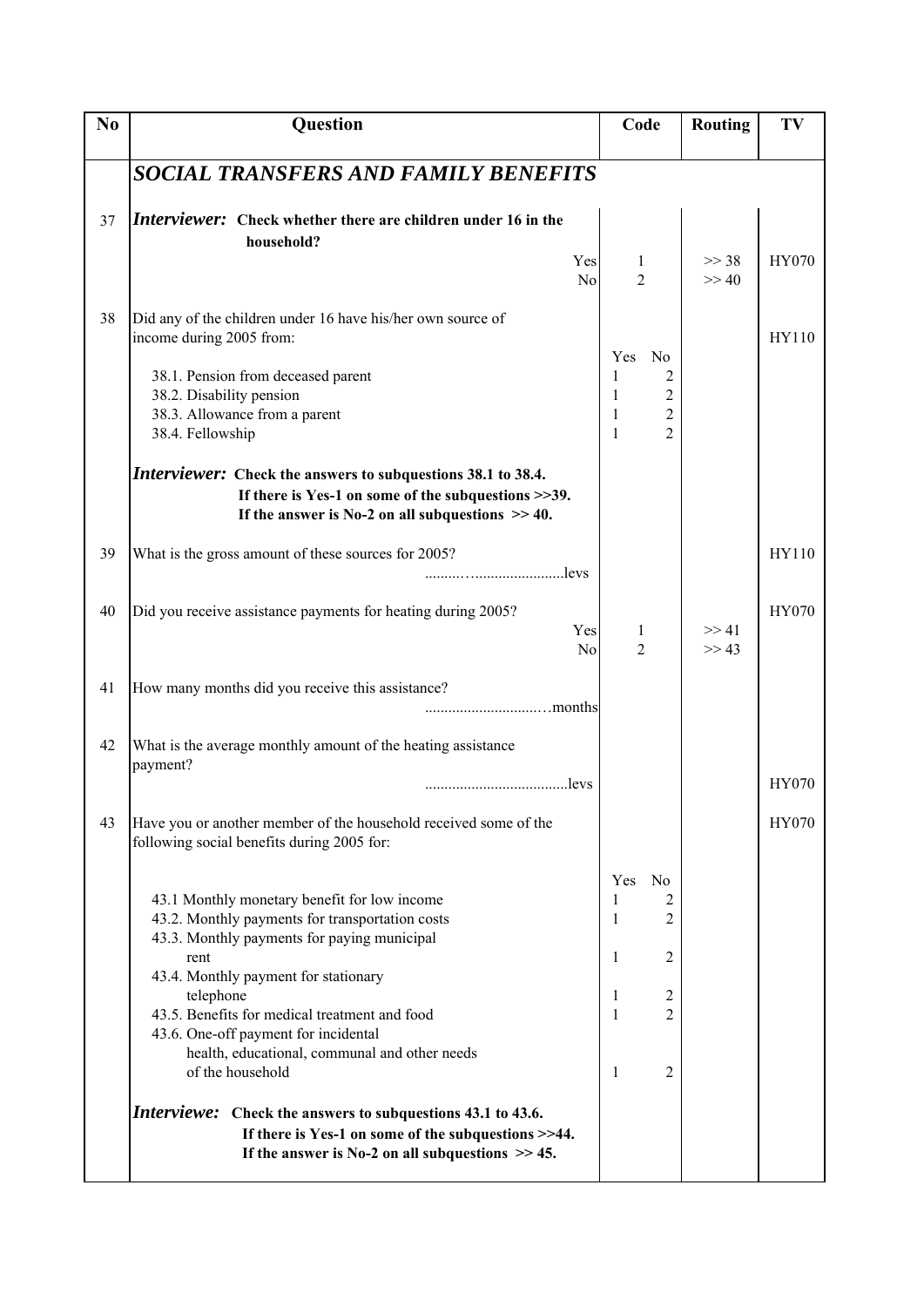| N <sub>0</sub> | Question                                                                                                                                                                                                                                       | Code                                                                                                        | Routing        | TV           |
|----------------|------------------------------------------------------------------------------------------------------------------------------------------------------------------------------------------------------------------------------------------------|-------------------------------------------------------------------------------------------------------------|----------------|--------------|
|                |                                                                                                                                                                                                                                                |                                                                                                             |                |              |
| 44             | What is the total amount of the social benefits received by you<br>or another member of the household during 2005?                                                                                                                             |                                                                                                             |                |              |
|                | levs                                                                                                                                                                                                                                           |                                                                                                             |                | HY070        |
| 45             | Did you or another household member received some of the<br>following family benefits during 2005 for:                                                                                                                                         |                                                                                                             |                | <b>HY050</b> |
|                | 45.1. One-off benefit for a newly born child<br>45.2. Additional one time benefit for permanently disabled<br>children<br>45.3. Monthly child benefits till 18 years of age<br>45.4. Monthly benefits for upbringing of a child younger than 1 | <b>Yes</b><br>N <sub>0</sub><br>1<br>2<br>$\overline{c}$<br>1<br>$\overline{c}$<br>1<br>$\overline{2}$<br>1 |                |              |
|                | Interviewer: Check the answers to subquestions 45.1 to 45.4.<br>If there is Yes-1 on some of the subquestions >>46.<br>If the answer is No-2 on all subquestions $\gg$ 47.                                                                     |                                                                                                             |                |              |
| 46             | What is the total amount of the family benefits received by you<br>or another member of the household during 2005?                                                                                                                             |                                                                                                             |                | <b>HY050</b> |
|                | levs                                                                                                                                                                                                                                           |                                                                                                             |                |              |
| 47             | Did you or another household member received any other<br>benefits during 2005 for:                                                                                                                                                            |                                                                                                             |                | <b>HY060</b> |
|                | Yes<br>N <sub>o</sub>                                                                                                                                                                                                                          | 1<br>2                                                                                                      | >> 48<br>>> 49 |              |
| 48             | What is the total amount of the other benefits received by you<br>or another member of the household during 2005?                                                                                                                              |                                                                                                             |                | <b>HY060</b> |
|                |                                                                                                                                                                                                                                                |                                                                                                             |                |              |
|                | <b>INCOME FROMRENTINGP ROPERTY</b>                                                                                                                                                                                                             |                                                                                                             |                |              |
| 49             | Have you or another member of your household received income<br>from renting property during 2005?<br>(house, apartment, shop, garage, non-agricultural land and others)                                                                       |                                                                                                             |                |              |
|                | Yes<br>N <sub>o</sub>                                                                                                                                                                                                                          | 1<br>2                                                                                                      | >> 50<br>>> 54 | HY040        |
| 50             | After subtracting expenditures for the property (loan repayment<br>maintenance, insurance and others), what is the gross amount<br>(before tax) which you received during 2005?                                                                |                                                                                                             |                |              |
|                | No revenue, expenditures more than rent                                                                                                                                                                                                        | 1<br>$\overline{c}$                                                                                         | >> 52<br>>> 54 | <b>HY040</b> |
|                | I do not know                                                                                                                                                                                                                                  | 3                                                                                                           | >> 51          |              |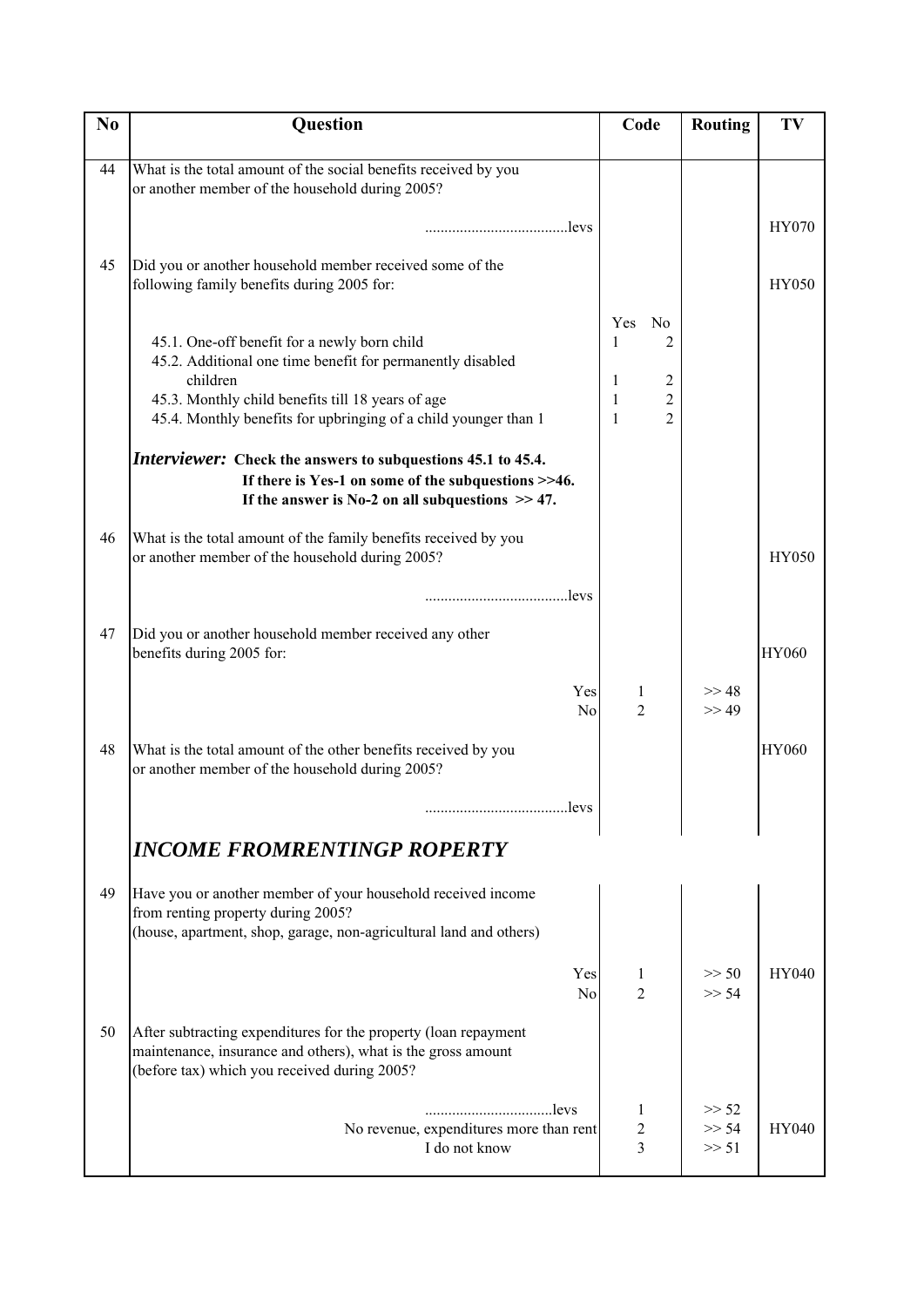| N <sub>0</sub> | <b>Question</b>                                                                                                       | Code                    | <b>Routing</b>    | TV           |
|----------------|-----------------------------------------------------------------------------------------------------------------------|-------------------------|-------------------|--------------|
|                |                                                                                                                       |                         |                   |              |
| 51             | Although you do not know the exact amount, would you                                                                  |                         |                   |              |
|                | say an approximate amount?                                                                                            |                         |                   |              |
|                |                                                                                                                       |                         |                   |              |
|                | Under 200 lv                                                                                                          | 1                       | $m 1 - 10 \gg 52$ |              |
|                | $201 - 500$ lv.                                                                                                       | $\overline{\mathbf{c}}$ |                   |              |
|                | $501 - 1000$ lv.<br>$1001 - 1500$ lv.                                                                                 | 3<br>$\overline{4}$     |                   |              |
|                | 1501 - 2000 lv.                                                                                                       | 5                       |                   |              |
|                | 2501 - 3000 lv.                                                                                                       | 6                       |                   |              |
|                | 3001 - 3500 lv.                                                                                                       | 7                       |                   |              |
|                | 3501 - 4000 lv.                                                                                                       | 8                       |                   |              |
|                | 4501 - 5000 lv.                                                                                                       | 9                       |                   |              |
|                | Over 5000 lv.                                                                                                         | 10                      |                   |              |
|                | Don't know                                                                                                            | 11                      | >> 54             |              |
|                |                                                                                                                       |                         |                   |              |
| 52             | Did you pay tax on this income?<br>Yes                                                                                |                         | >> 53             |              |
|                | No                                                                                                                    | 1<br>$\overline{c}$     | >> 54             |              |
|                |                                                                                                                       |                         |                   |              |
| 53             | What is the total amount of tax you paid on this income?                                                              |                         |                   |              |
|                |                                                                                                                       |                         |                   |              |
|                | levs                                                                                                                  |                         |                   |              |
|                |                                                                                                                       |                         |                   |              |
|                |                                                                                                                       |                         |                   |              |
|                | <b>TRANSFERS BETWEEN HOUSEHOLDS</b>                                                                                   |                         |                   |              |
|                |                                                                                                                       |                         |                   |              |
| 54             | Have you or another member of your household given<br>gratuitous assistance (in money and in kind) to persons outside |                         |                   |              |
|                | your household during 2005?                                                                                           |                         |                   |              |
|                | (Do not include small birthday, Christmas, and other presents)                                                        |                         |                   |              |
|                |                                                                                                                       |                         |                   |              |
|                | Yes                                                                                                                   |                         | >> 55             | HY130        |
|                | N <sub>o</sub>                                                                                                        | $\overline{2}$          | >> 56             |              |
|                |                                                                                                                       |                         |                   |              |
| 55             | What is the total amount of the assistance given by your household?                                                   |                         |                   |              |
|                |                                                                                                                       |                         |                   |              |
|                |                                                                                                                       |                         |                   | HY130        |
|                |                                                                                                                       |                         |                   |              |
| 56             | Have you or another member of your household received                                                                 |                         |                   |              |
|                | gratuitous assistance (in money and in kind) from persons outside<br>your household during 2005?                      |                         |                   |              |
|                | (Do not include small birthday, Christmas, and other presents)                                                        |                         |                   |              |
|                |                                                                                                                       |                         |                   |              |
|                |                                                                                                                       |                         |                   |              |
|                | Yes                                                                                                                   | 1                       | >> 57             | <b>HY080</b> |
|                | No                                                                                                                    | $\overline{2}$          | >> 58             |              |
|                |                                                                                                                       |                         |                   |              |
| 57             | What is the total amount of the assistance received by your household?                                                |                         |                   |              |
|                | levs                                                                                                                  |                         |                   | <b>HY080</b> |
|                |                                                                                                                       |                         |                   |              |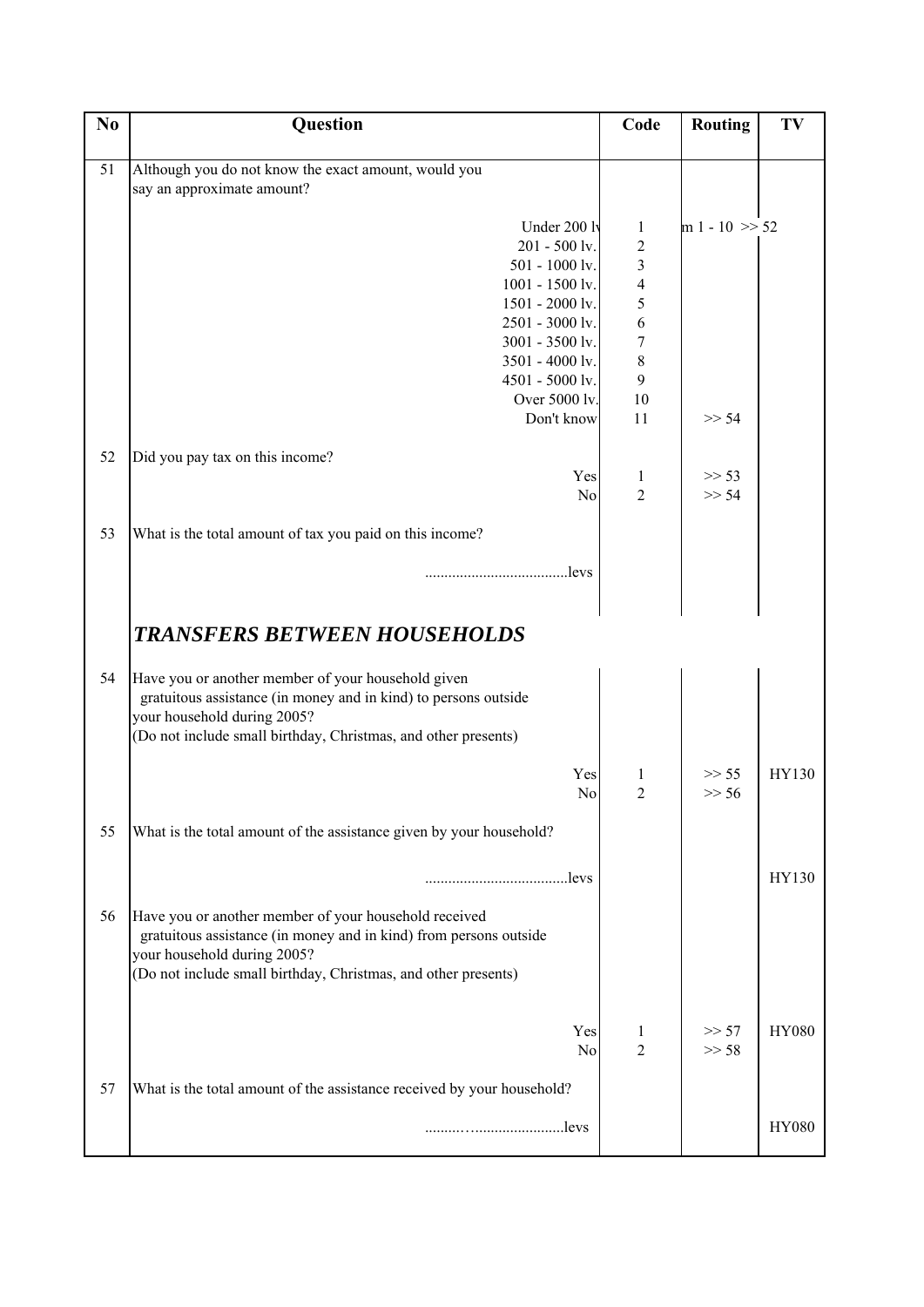| N <sub>0</sub> | Question                                                                                                   | Code                           | <b>Routing</b>   | TV |
|----------------|------------------------------------------------------------------------------------------------------------|--------------------------------|------------------|----|
|                | AGRICULTURAL ACTIVITY                                                                                      |                                |                  |    |
| 58             | Does your household own land?                                                                              |                                |                  |    |
|                | Yes<br>No                                                                                                  | $\mathbf{1}$<br>$\overline{2}$ | >> 59<br>$>> 60$ |    |
| 59             | How many decars do you own?                                                                                |                                |                  |    |
|                | .decars                                                                                                    |                                |                  |    |
| 60             | Has your household taken (rented) land in 2005?                                                            |                                |                  |    |
|                | Yes<br>$\rm No$                                                                                            | 1<br>$\overline{2}$            | $>> 61$<br>>> 68 |    |
| 61             | Did your household grow agricultural crops during 2005?<br>2005 ?                                          |                                |                  |    |
|                | Yes<br>No                                                                                                  | $\mathbf{1}$<br>$\overline{c}$ | >> 62<br>$>> 66$ |    |
| 62             | To what amount approximately would you estimate the agricultural<br>production of your household for 2005? |                                |                  |    |
|                |                                                                                                            |                                |                  |    |
| 63             | To what amount approximately would you estimate the agricultural                                           |                                |                  |    |
|                | production consumed by your household for 2005?                                                            |                                |                  |    |
|                |                                                                                                            |                                |                  |    |
| 64             | Did you sell agricultural production during 2005?                                                          |                                |                  |    |
|                | Yes<br>No                                                                                                  | $\mathbf{1}$<br>$\overline{2}$ | >> 65<br>$>> 66$ |    |
| 65             | What amount did you get from the sold agricultural<br>production during 2005?                              |                                |                  |    |
|                | levs                                                                                                       |                                |                  |    |
| 66             | Did your household rent or let to a cooperative the land it owned<br>during 2005?                          |                                |                  |    |
|                | Yes<br>No                                                                                                  | 1<br>$\sqrt{2}$                | >> 67<br>>> 68   |    |